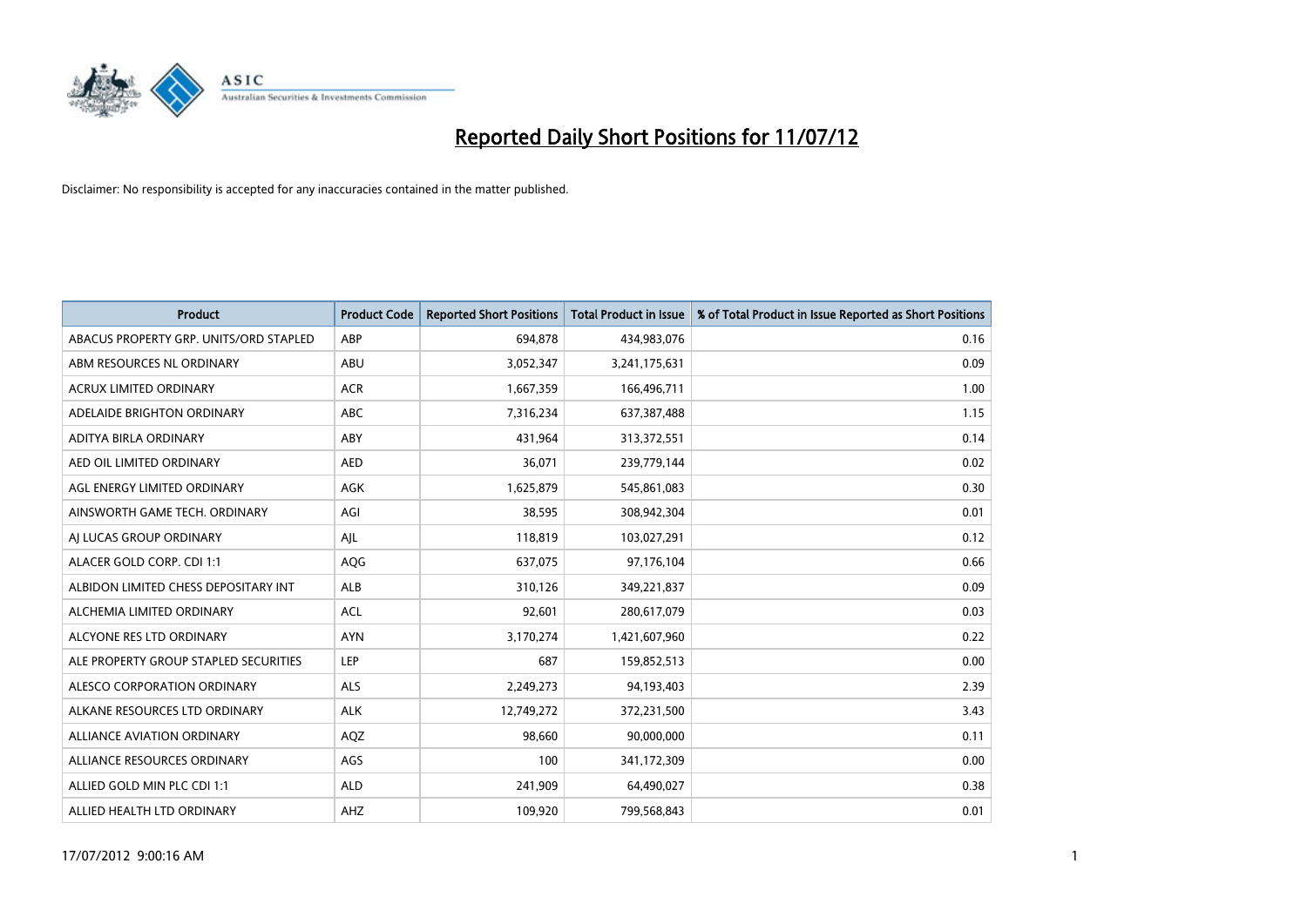

| <b>Product</b>                          | <b>Product Code</b> | <b>Reported Short Positions</b> | <b>Total Product in Issue</b> | % of Total Product in Issue Reported as Short Positions |
|-----------------------------------------|---------------------|---------------------------------|-------------------------------|---------------------------------------------------------|
| ALTONA MINING LTD ORDINARY              | <b>AOH</b>          | 550,000                         | 527,271,038                   | 0.10                                                    |
| ALUMINA LIMITED ORDINARY                | <b>AWC</b>          | 173,634,671                     | 2,440,196,187                 | 7.12                                                    |
| AMALGAMATED HOLDINGS ORDINARY           | <b>AHD</b>          | 1,342                           | 157,629,498                   | 0.00                                                    |
| AMCOM TELECOMM. ORDINARY                | AMM                 | 107,394                         | 241,491,904                   | 0.04                                                    |
| AMCOR LIMITED ORDINARY                  | AMC                 | 3,437,567                       | 1,206,684,923                 | 0.28                                                    |
| AMP LIMITED ORDINARY                    | AMP                 | 5,919,583                       | 2,894,931,180                 | 0.20                                                    |
| AMPELLA MINING ORDINARY                 | <b>AMX</b>          | 4,633,862                       | 246,800,493                   | 1.88                                                    |
| ANGLOGOLD ASHANTI CDI 5:1               | AGG                 |                                 | 89,207,765                    | 0.00                                                    |
| ANSELL LIMITED ORDINARY                 | <b>ANN</b>          | 3,046,616                       | 130,656,668                   | 2.33                                                    |
| ANTARES ENERGY LTD ORDINARY             | AZZ                 | 343,399                         | 259,950,000                   | 0.13                                                    |
| ANTISENSE THERAPEUT, ORDINARY           | <b>ANP</b>          | 100,000                         | 1,267,095,690                 | 0.01                                                    |
| ANZ BANKING GRP LTD ORDINARY            | ANZ                 | 7,756,567                       | 2,715,721,290                 | 0.29                                                    |
| APA GROUP STAPLED SECURITIES            | <b>APA</b>          | 7,401,633                       | 644,485,583                   | 1.15                                                    |
| APN NEWS & MEDIA ORDINARY               | <b>APN</b>          | 22,039,470                      | 649,010,756                   | 3.40                                                    |
| AQUARIUS PLATINUM. ORDINARY             | <b>AOP</b>          | 15,673,082                      | 470,312,578                   | 3.33                                                    |
| AQUILA RESOURCES ORDINARY               | <b>AQA</b>          | 6,546,225                       | 411,804,442                   | 1.59                                                    |
| ARAFURA RESOURCE LTD ORDINARY           | <b>ARU</b>          | 5,315,814                       | 396,004,144                   | 1.34                                                    |
| ARB CORPORATION ORDINARY                | ARP                 | 59,678                          | 72,481,302                    | 0.08                                                    |
| ARDENT LEISURE GROUP STAPLED SECURITIES | AAD                 | 413,012                         | 334,209,401                   | 0.12                                                    |
| ARISTOCRAT LEISURE ORDINARY             | <b>ALL</b>          | 17,763,934                      | 550,502,889                   | 3.23                                                    |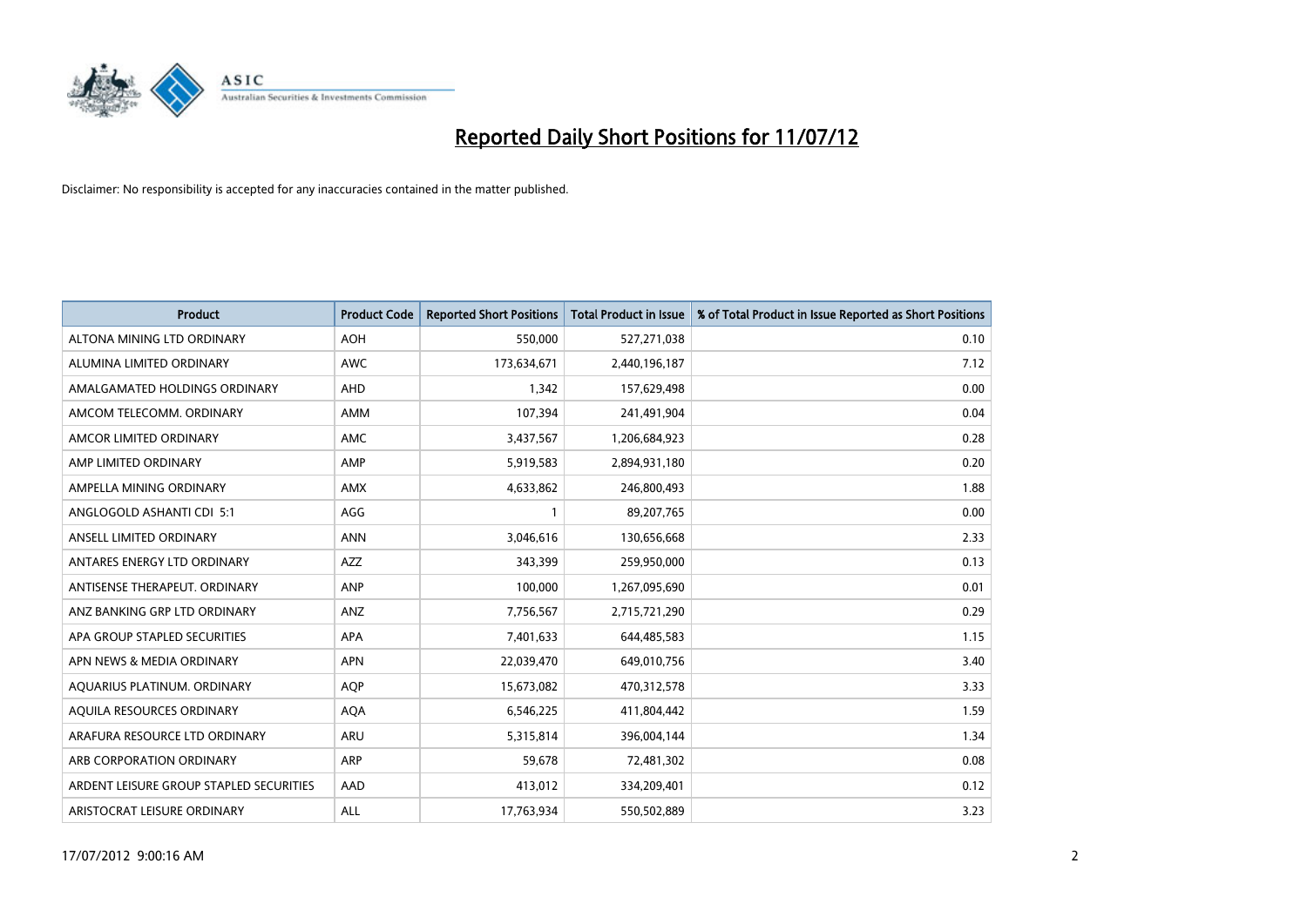

| <b>Product</b>                              | <b>Product Code</b> | <b>Reported Short Positions</b> | <b>Total Product in Issue</b> | % of Total Product in Issue Reported as Short Positions |
|---------------------------------------------|---------------------|---------------------------------|-------------------------------|---------------------------------------------------------|
| ARRIUM LTD ORDINARY                         | ARI                 | 13,018,752                      | 1,345,665,626                 | 0.97                                                    |
| ASCIANO LIMITED ORDINARY                    | <b>AIO</b>          | 5,010,961                       | 975,385,664                   | 0.51                                                    |
| ASG GROUP LIMITED ORDINARY                  | <b>ASZ</b>          | 271,510                         | 172,152,079                   | 0.16                                                    |
| ASPEN GROUP ORD/UNITS STAPLED               | APZ                 | 129,608                         | 600,507,326                   | 0.02                                                    |
| ASPIRE MINING LTD ORDINARY                  | <b>AKM</b>          | 270,266                         | 620,594,556                   | 0.04                                                    |
| ASTRO JAP PROP GROUP STAPLED SECURITIES     | AIA                 | 11,537                          | 58,445,002                    | 0.02                                                    |
| ASX LIMITED ORDINARY                        | <b>ASX</b>          | 3,828,190                       | 175,136,729                   | 2.19                                                    |
| ATLANTIC LIMITED ORDINARY                   | ATI                 | 60,000                          | 154,757,339                   | 0.04                                                    |
| ATLAS IRON LIMITED ORDINARY                 | AGO                 | 13,205,873                      | 904,580,993                   | 1.46                                                    |
| AUCKLAND INTERNATION ORDINARY               | <b>AIA</b>          | 50,000                          | 1,322,564,489                 | 0.00                                                    |
| AURORA OIL & GAS ORDINARY                   | <b>AUT</b>          | 8,004,101                       | 446,595,778                   | 1.79                                                    |
| <b>AUSDRILL LIMITED ORDINARY</b>            | <b>ASL</b>          | 1,699,692                       | 304,397,289                   | 0.56                                                    |
| AUSENCO LIMITED ORDINARY                    | AAX                 | 425,865                         | 123,872,665                   | 0.34                                                    |
| <b>AUSTAL LIMITED ORDINARY</b>              | ASB                 | 294,359                         | 188,193,007                   | 0.16                                                    |
| AUSTBROKERS HOLDINGS ORDINARY               | <b>AUB</b>          | 59                              | 55,999,095                    | 0.00                                                    |
| AUSTIN ENGINEERING ORDINARY                 | <b>ANG</b>          | 20,486                          | 72,314,403                    | 0.03                                                    |
| <b>AUSTRALAND PROPERTY STAPLED SECURITY</b> | <b>ALZ</b>          | 136,334                         | 576,846,597                   | 0.02                                                    |
| AUSTRALIAN AGRICULT. ORDINARY               | AAC                 | 544,741                         | 312,905,085                   | 0.17                                                    |
| AUSTRALIAN INFRASTR, UNITS/ORDINARY         | <b>AIX</b>          | 11,771,753                      | 620,733,944                   | 1.90                                                    |
| AUSTRALIAN PHARM. ORDINARY                  | API                 | 252,489                         | 488,115,883                   | 0.05                                                    |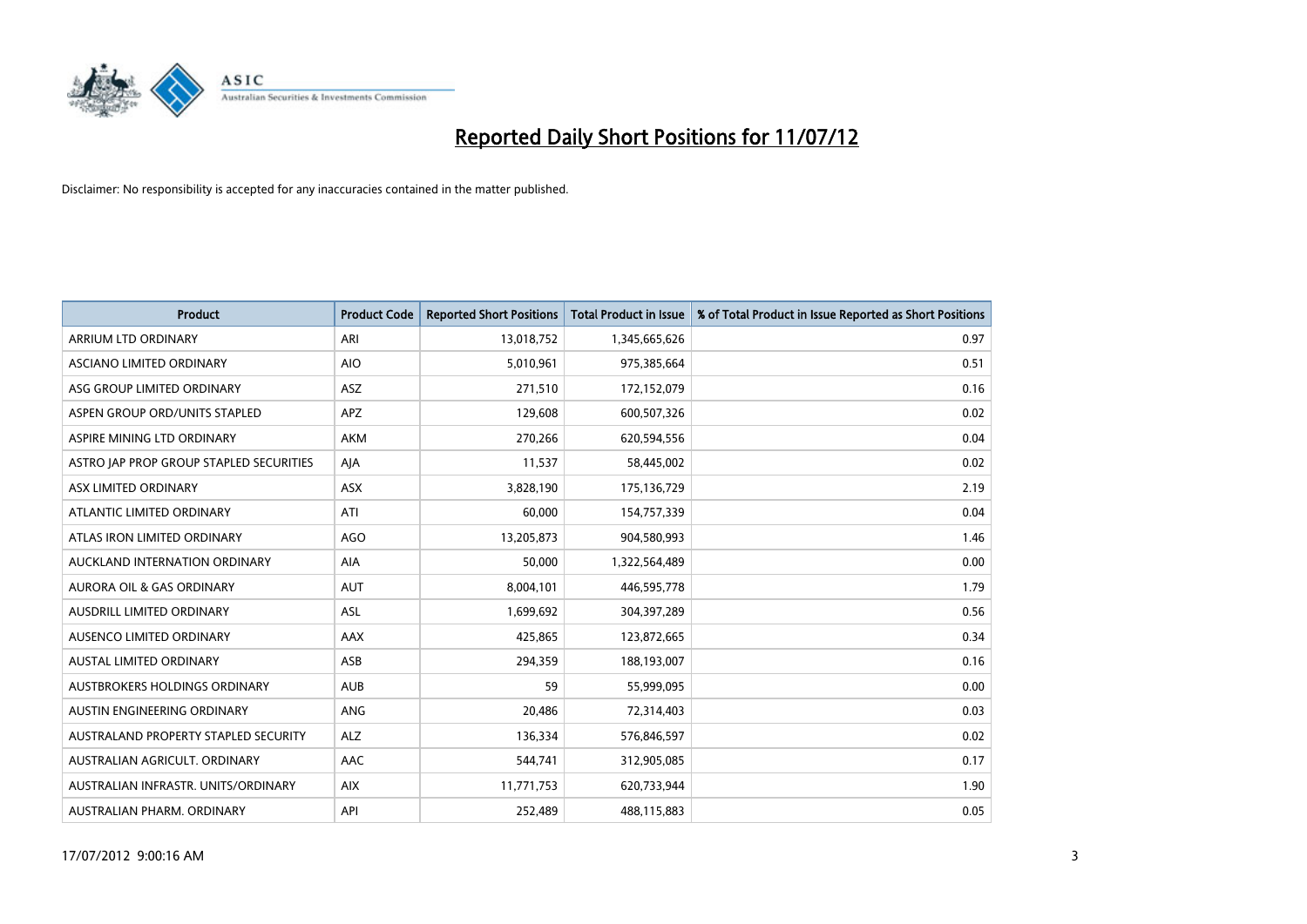

| <b>Product</b>                       | <b>Product Code</b> | <b>Reported Short Positions</b> | <b>Total Product in Issue</b> | % of Total Product in Issue Reported as Short Positions |
|--------------------------------------|---------------------|---------------------------------|-------------------------------|---------------------------------------------------------|
| AUTOMOTIVE HOLDINGS ORDINARY         | <b>AHE</b>          | 4.655                           | 260,579,682                   | 0.00                                                    |
| AVIENNINGS LIMITED ORDINARY          | AVI                 | 575,001                         | 274,588,694                   | 0.21                                                    |
| AWE LIMITED ORDINARY                 | <b>AWE</b>          | 2,262,112                       | 521,871,941                   | 0.43                                                    |
| AZIMUTH RES LTD ORDINARY             | <b>AZH</b>          | 1,476,327                       | 401,518,304                   | 0.37                                                    |
| AZUMAH RESOURCES ORDINARY            | <b>AZM</b>          | 743,919                         | 333,614,096                   | 0.22                                                    |
| BANDANNA ENERGY ORDINARY             | <b>BND</b>          | 4,023,721                       | 528,481,199                   | 0.76                                                    |
| BANK OF QUEENSLAND. ORDINARY         | <b>BOQ</b>          | 10,430,092                      | 308,797,224                   | 3.38                                                    |
| <b>BASE RES LIMITED ORDINARY</b>     | <b>BSE</b>          | 716,572                         | 460,440,029                   | 0.16                                                    |
| <b>BATHURST RESOURCES ORDINARY</b>   | <b>BTU</b>          | 35,473,497                      | 696,747,997                   | 5.09                                                    |
| <b>BC IRON LIMITED ORDINARY</b>      | <b>BCI</b>          | 230,059                         | 103,861,000                   | 0.22                                                    |
| BEACH ENERGY LIMITED ORDINARY        | <b>BPT</b>          | 27,076,067                      | 1,255,464,157                 | 2.16                                                    |
| BEADELL RESOURCE LTD ORDINARY        | <b>BDR</b>          | 12,998,116                      | 719,204,752                   | 1.81                                                    |
| BENDIGO AND ADELAIDE ORDINARY        | <b>BEN</b>          | 7,827,609                       | 396,641,036                   | 1.97                                                    |
| <b>BENITEC BIOPHARMA ORDINARY</b>    | <b>BLT</b>          | 75,000                          | 970,628,529                   | 0.01                                                    |
| BERKELEY RESOURCES ORDINARY          | <b>BKY</b>          | 359,026                         | 179,298,273                   | 0.20                                                    |
| BETASHARES ASX RES ETF UNITS         | <b>ORE</b>          | 31,543                          | 3,412,016                     | 0.92                                                    |
| BHP BILLITON LIMITED ORDINARY        | <b>BHP</b>          | 4,382,031                       | 3,211,691,105                 | 0.14                                                    |
| <b>BILLABONG ORDINARY</b>            | <b>BBG</b>          | 37,973,473                      | 410,969,573                   | 9.24                                                    |
| <b>BIOTA HOLDINGS ORDINARY</b>       | <b>BTA</b>          | 653,085                         | 182,350,316                   | 0.36                                                    |
| <b>BLACKTHORN RESOURCES ORDINARY</b> | <b>BTR</b>          | 68.936                          | 127,818,000                   | 0.05                                                    |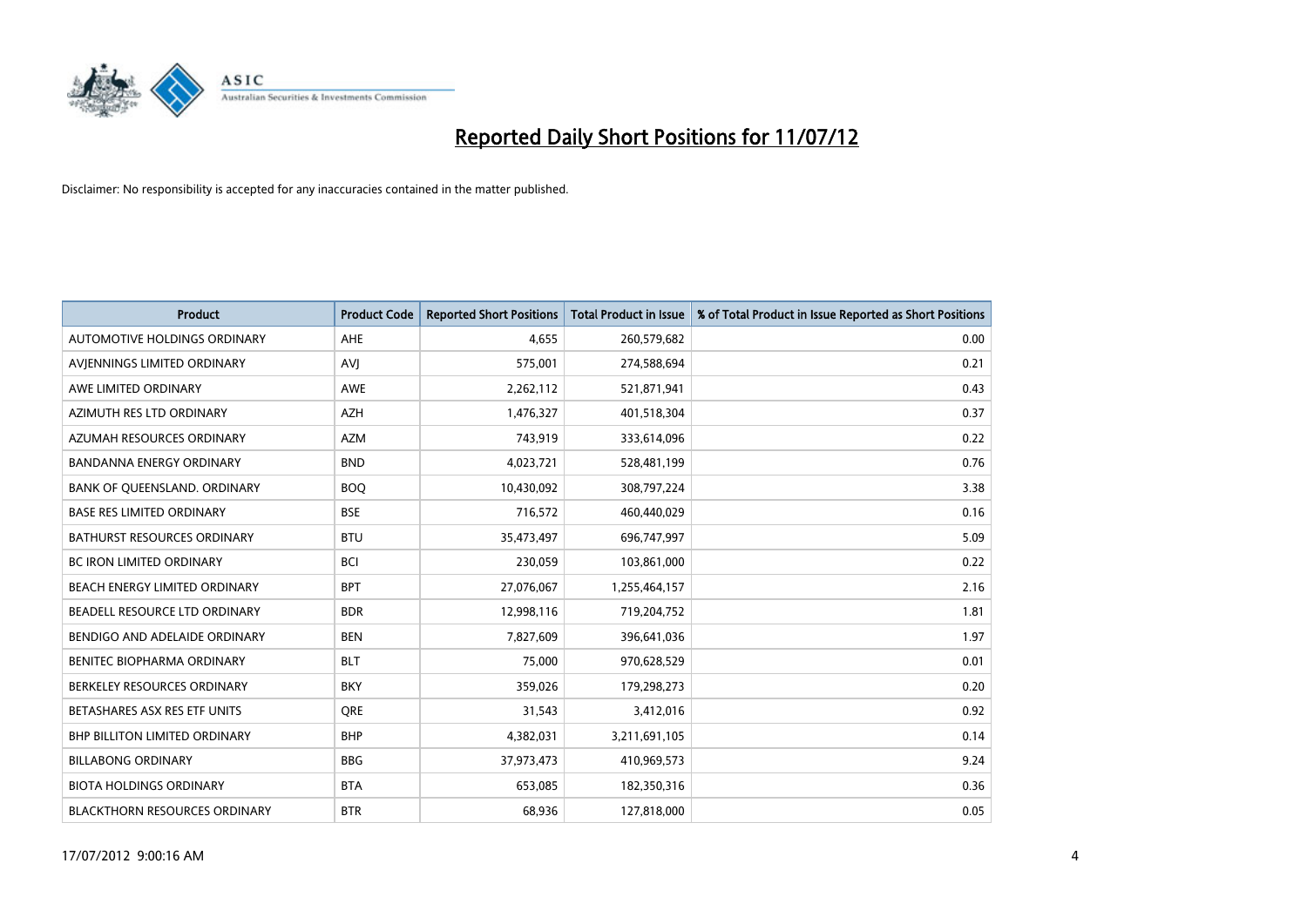

| <b>Product</b>                      | <b>Product Code</b> | <b>Reported Short Positions</b> | <b>Total Product in Issue</b> | % of Total Product in Issue Reported as Short Positions |
|-------------------------------------|---------------------|---------------------------------|-------------------------------|---------------------------------------------------------|
| <b>BLUESCOPE STEEL LTD ORDINARY</b> | <b>BSL</b>          | 48,639,735                      | 3,349,185,247                 | 1.45                                                    |
| <b>BOART LONGYEAR ORDINARY</b>      | <b>BLY</b>          | 9,479,354                       | 461,163,412                   | 2.06                                                    |
| <b>BOOM LOGISTICS ORDINARY</b>      | <b>BOL</b>          | 3,777                           | 468,663,585                   | 0.00                                                    |
| BORAL LIMITED. ORDINARY             | <b>BLD</b>          | 44,932,871                      | 758,572,140                   | 5.92                                                    |
| <b>BRADKEN LIMITED ORDINARY</b>     | <b>BKN</b>          | 2,386,003                       | 168,629,376                   | 1.41                                                    |
| <b>BRAMBLES LIMITED ORDINARY</b>    | <b>BXB</b>          | 3,333,577                       | 1,555,149,857                 | 0.21                                                    |
| BREVILLE GROUP LTD ORDINARY         | <b>BRG</b>          | 18,218                          | 130,095,322                   | 0.01                                                    |
| <b>BRICKWORKS LIMITED ORDINARY</b>  | <b>BKW</b>          | 11,374                          | 147,567,333                   | 0.01                                                    |
| BT INVESTMENT MNGMNT ORDINARY       | <b>BTT</b>          | 223,115                         | 267,906,977                   | 0.08                                                    |
| <b>BURU ENERGY ORDINARY</b>         | <b>BRU</b>          | 11,955,319                      | 251,007,144                   | 4.76                                                    |
| <b>BWP TRUST ORDINARY UNITS</b>     | <b>BWP</b>          | 1,194,102                       | 525,255,093                   | 0.23                                                    |
| CABCHARGE AUSTRALIA ORDINARY        | CAB                 | 3,547,939                       | 120,430,683                   | 2.95                                                    |
| CALTEX AUSTRALIA ORDINARY           | <b>CTX</b>          | 5,917,190                       | 270,000,000                   | 2.19                                                    |
| <b>CAMPBELL BROTHERS ORDINARY</b>   | CPB                 | 1,123,463                       | 68,104,044                    | 1.65                                                    |
| CAPE LAMBERT RES LTD ORDINARY       | <b>CFE</b>          | 387,746                         | 689,108,792                   | 0.06                                                    |
| CARABELLA RES LTD ORDINARY          | <b>CLR</b>          | 344,571                         | 133,642,797                   | 0.26                                                    |
| <b>CARBON ENERGY ORDINARY</b>       | <b>CNX</b>          | 77,039                          | 773,999,771                   | 0.01                                                    |
| CARDNO LIMITED ORDINARY             | CDD                 | 1,350,841                       | 138,506,406                   | 0.98                                                    |
| CARNARVON PETROLEUM ORDINARY        | <b>CVN</b>          | 99,527                          | 694,644,634                   | 0.01                                                    |
| CARSALES.COM LTD ORDINARY           | <b>CRZ</b>          | 27,022,960                      | 233,689,223                   | 11.56                                                   |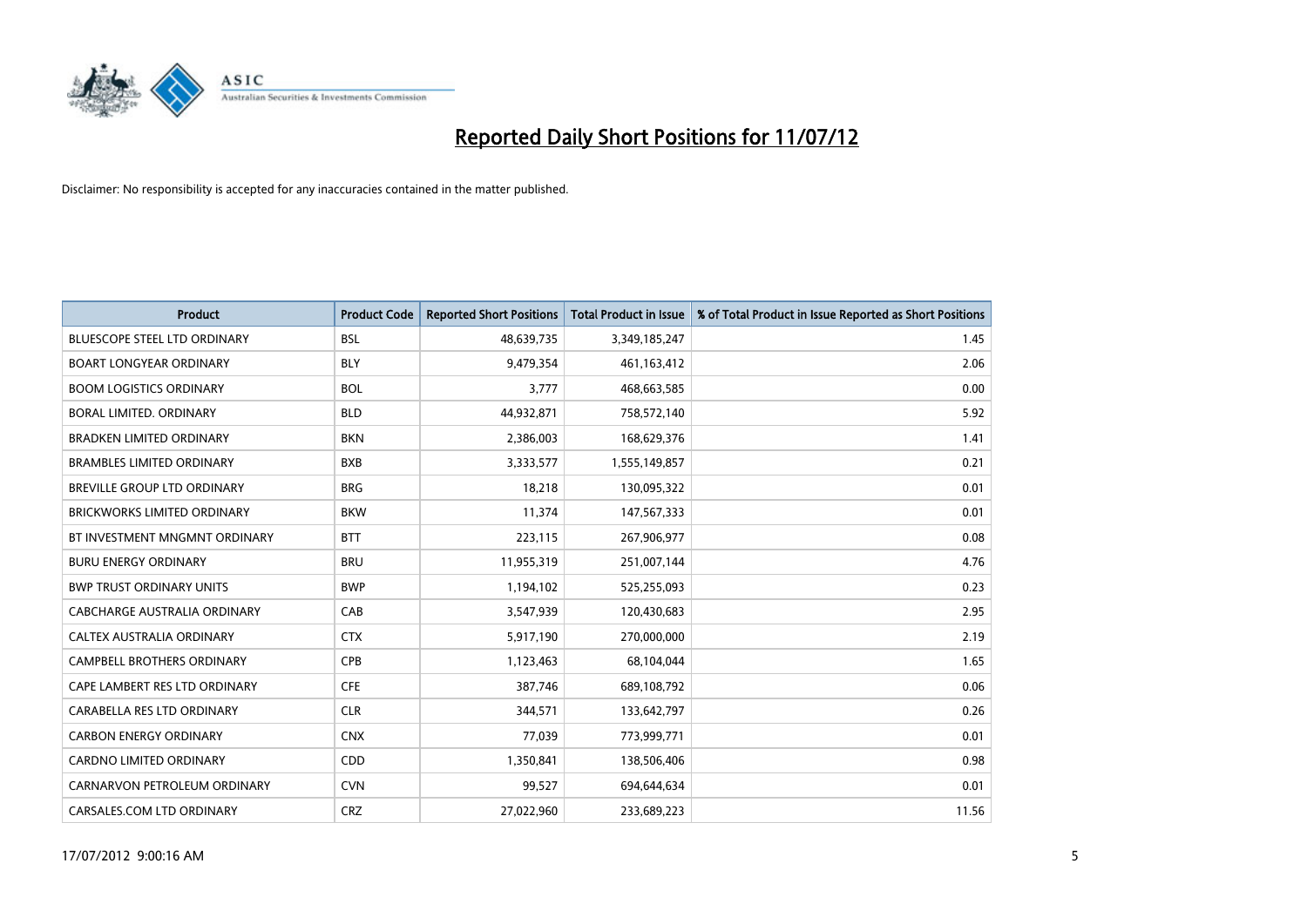

| <b>Product</b>                           | <b>Product Code</b> | <b>Reported Short Positions</b> | <b>Total Product in Issue</b> | % of Total Product in Issue Reported as Short Positions |
|------------------------------------------|---------------------|---------------------------------|-------------------------------|---------------------------------------------------------|
| <b>CASH CONVERTERS ORDINARY</b>          | CCV                 | 31,663                          | 379,761,025                   | 0.01                                                    |
| CENTRO RETAIL AUST ORD/UNIT STAPLED SEC  | <b>CRF</b>          | 27,474,668                      | 1,340,723,189                 | 2.05                                                    |
| <b>CERAMIC FUEL CELLS ORDINARY</b>       | <b>CFU</b>          | 146,615                         | 1,366,298,863                 | 0.01                                                    |
| CFS RETAIL TRUST GRP STAPLED SECURITIES  | <b>CFX</b>          | 36,442,238                      | 2,828,961,617                 | 1.29                                                    |
| CGA MINING LIMITED ORDINARY              | <b>CGX</b>          | 147,316                         | 337,775,726                   | 0.04                                                    |
| <b>CHALLENGER DIV.PRO. STAPLED UNITS</b> | <b>CDI</b>          | 482,961                         | 858,653,199                   | 0.06                                                    |
| <b>CHALLENGER INFRAST, STAPLED UNITS</b> | <b>CIF</b>          | 499.396                         | 316,223,785                   | 0.16                                                    |
| <b>CHALLENGER LIMITED ORDINARY</b>       | CGF                 | 12,947,869                      | 544,827,710                   | 2.38                                                    |
| CHARTER HALL GROUP STAPLED US PROHIBIT.  | <b>CHC</b>          | 468,877                         | 298,839,688                   | 0.16                                                    |
| <b>CHARTER HALL RETAIL UNITS</b>         | <b>COR</b>          | 750,412                         | 299,628,571                   | 0.25                                                    |
| <b>CHORUS LIMITED ORDINARY</b>           | <b>CNU</b>          | 1,040,824                       | 385,082,123                   | 0.27                                                    |
| CITIGOLD CORP LTD ORDINARY               | <b>CTO</b>          | 1,355,317                       | 1,238,622,051                 | 0.11                                                    |
| <b>CLOUGH LIMITED ORDINARY</b>           | <b>CLO</b>          | 175,504                         | 773,729,263                   | 0.02                                                    |
| <b>CNPR GRP UNITS/ORD STAPLED</b>        | <b>CNP</b>          | 2.537                           | 972,414,514                   | 0.00                                                    |
| <b>COAL OF AFRICA LTD ORDINARY</b>       | <b>CZA</b>          | 279,522                         | 666,323,828                   | 0.04                                                    |
| <b>COALSPUR MINES LTD ORDINARY</b>       | <b>CPL</b>          | 11,535,191                      | 620,729,899                   | 1.86                                                    |
| <b>COALWORKS LIMITED ORDINARY</b>        | <b>CWK</b>          | 900,000                         | 184,298,965                   | 0.49                                                    |
| COBAR CONSOLIDATED ORDINARY              | CCU                 | 281,704                         | 210,101,187                   | 0.13                                                    |
| COCA-COLA AMATIL ORDINARY                | <b>CCL</b>          | 7,796,914                       | 761,319,007                   | 1.02                                                    |
| <b>COCHLEAR LIMITED ORDINARY</b>         | <b>COH</b>          | 6,122,849                       | 56.929.432                    | 10.76                                                   |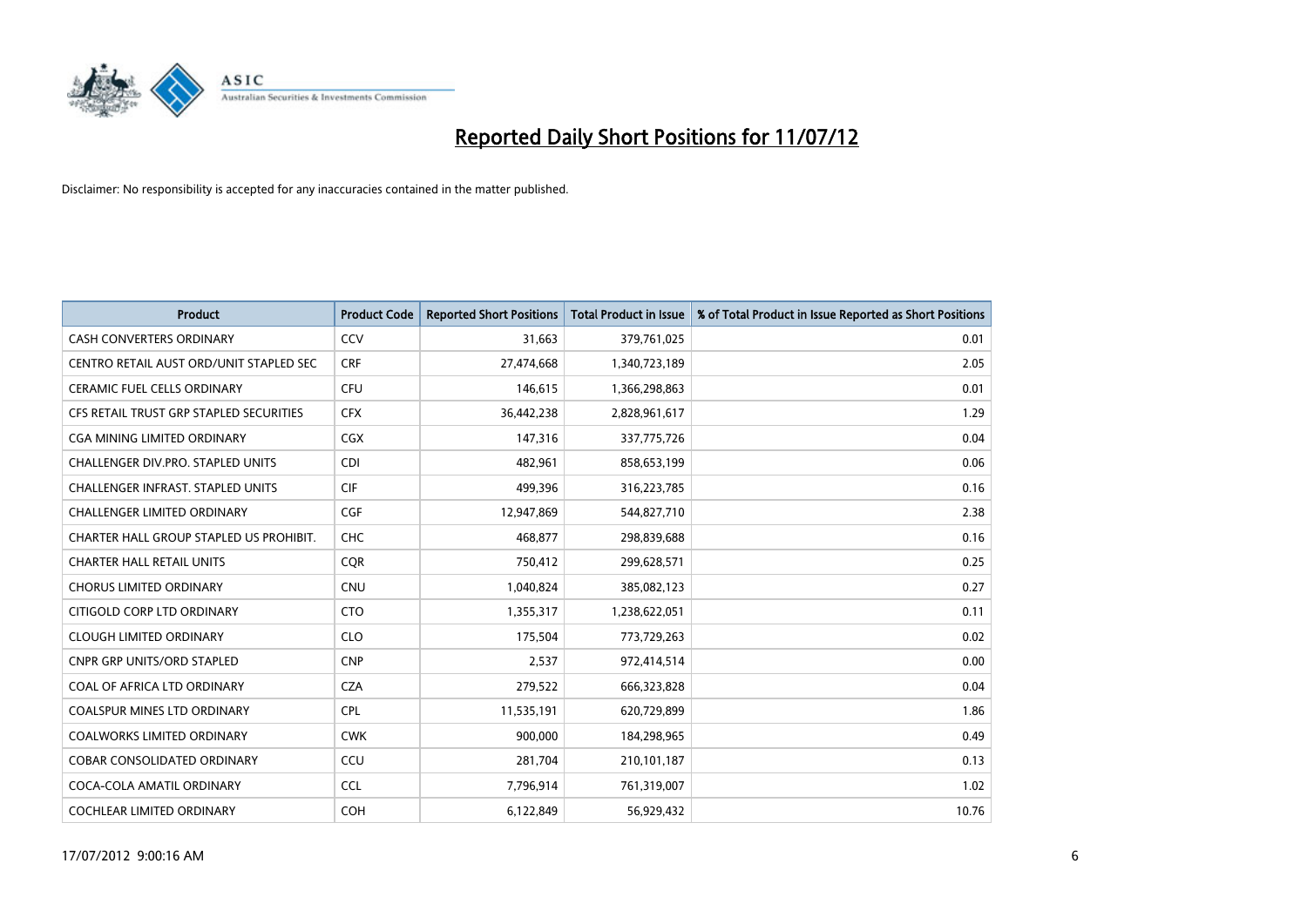

| <b>Product</b>                          | <b>Product Code</b> | <b>Reported Short Positions</b> | <b>Total Product in Issue</b> | % of Total Product in Issue Reported as Short Positions |
|-----------------------------------------|---------------------|---------------------------------|-------------------------------|---------------------------------------------------------|
| <b>COCKATOO COAL ORDINARY</b>           | <b>COK</b>          | 17,407,214                      | 1,016,746,908                 | 1.71                                                    |
| <b>COFFEY INTERNATIONAL ORDINARY</b>    | <b>COF</b>          | 252,832                         | 255,833,165                   | 0.10                                                    |
| <b>COKAL LTD ORDINARY</b>               | <b>CKA</b>          | 65,563                          | 411,046,892                   | 0.02                                                    |
| COLLINS FOODS LTD ORDINARY              | <b>CKF</b>          | 23,670                          | 93,000,003                    | 0.03                                                    |
| COMMONWEALTH BANK, ORDINARY             | CBA                 | 32,386,381                      | 1,592,154,780                 | 2.03                                                    |
| COMMONWEALTH PROP ORDINARY UNITS        | <b>CPA</b>          | 24,716,956                      | 2,347,003,413                 | 1.05                                                    |
| <b>COMPASS RESOURCES ORDINARY</b>       | <b>CMR</b>          | 7,472                           | 1,403,744,100                 | 0.00                                                    |
| <b>COMPUTERSHARE LTD ORDINARY</b>       | <b>CPU</b>          | 4,357,687                       | 555,664,059                   | 0.78                                                    |
| CONSOLIDATED MEDIA. ORDINARY            | <b>CMI</b>          | 1,190,994                       | 561,834,996                   | 0.21                                                    |
| CONTINENTAL COAL LTD ORDINARY           | <b>CCC</b>          | 983                             | 430,742,398                   | 0.00                                                    |
| <b>COOPER ENERGY LTD ORDINARY</b>       | <b>COE</b>          | 114,490                         | 327,329,050                   | 0.03                                                    |
| <b>CREDIT CORP GROUP ORDINARY</b>       | <b>CCP</b>          | 14,255                          | 45,571,114                    | 0.03                                                    |
| <b>CROMWELL PROP STAPLED SECURITIES</b> | <b>CMW</b>          | 4.029                           | 1,169,688,943                 | 0.00                                                    |
| <b>CROWN LIMITED ORDINARY</b>           | <b>CWN</b>          | 10,721,509                      | 728,394,185                   | 1.47                                                    |
| <b>CRUSADER RESOURCES ORDINARY</b>      | CAS                 | 100,000                         | 110,146,040                   | 0.09                                                    |
| <b>CSG LIMITED ORDINARY</b>             | CSV                 | 774,598                         | 282,567,499                   | 0.27                                                    |
| <b>CSL LIMITED ORDINARY</b>             | <b>CSL</b>          | 3,728,341                       | 509,226,539                   | 0.73                                                    |
| <b>CSR LIMITED ORDINARY</b>             | <b>CSR</b>          | 46,155,878                      | 506,000,315                   | 9.12                                                    |
| <b>CUDECO LIMITED ORDINARY</b>          | CDU                 | 5,421,159                       | 189, 185, 878                 | 2.87                                                    |
| <b>CUE ENERGY RESOURCE ORDINARY</b>     | <b>CUE</b>          | 480.276                         | 698,119,720                   | 0.07                                                    |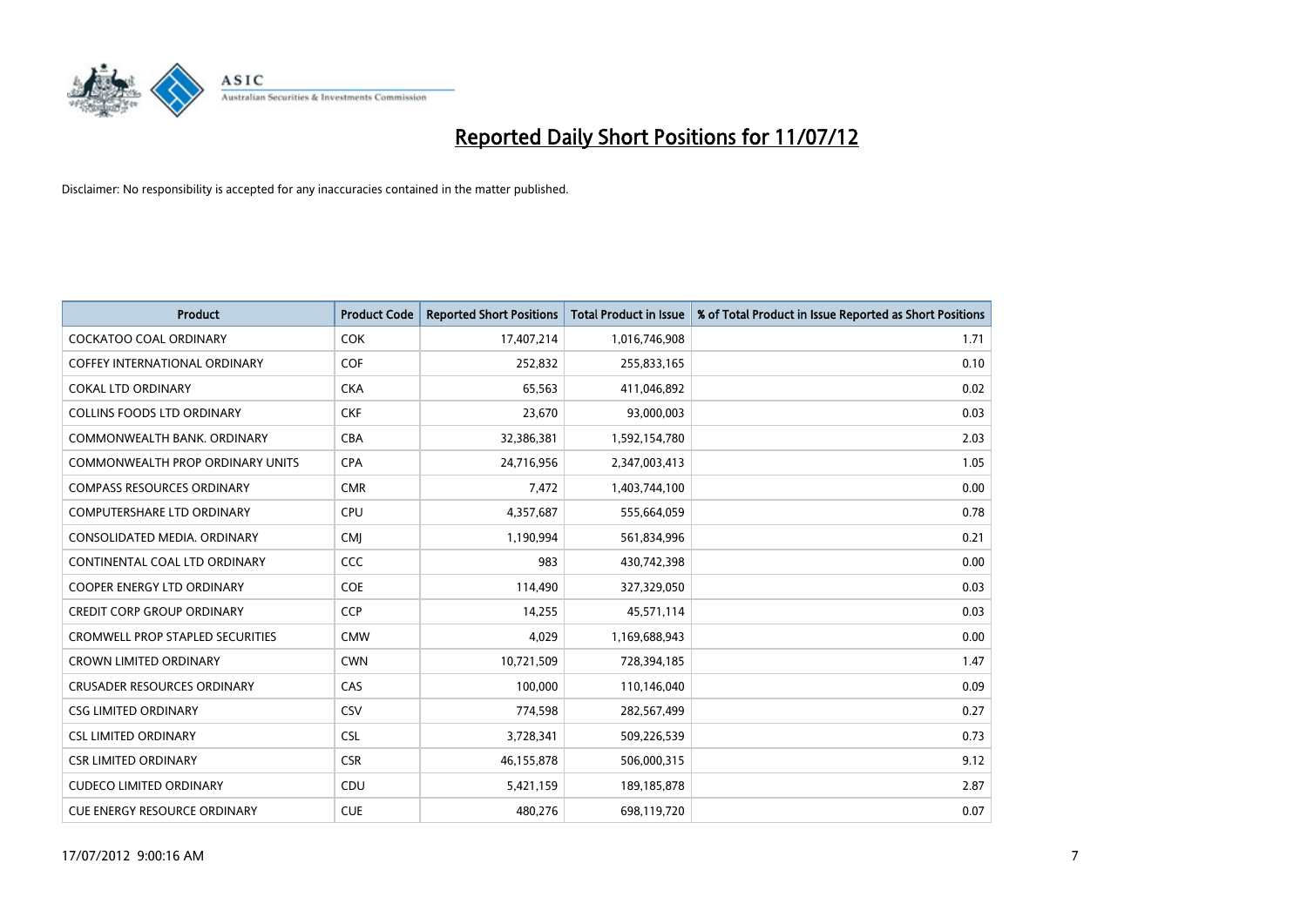

| <b>Product</b>                       | <b>Product Code</b> | <b>Reported Short Positions</b> | <b>Total Product in Issue</b> | % of Total Product in Issue Reported as Short Positions |
|--------------------------------------|---------------------|---------------------------------|-------------------------------|---------------------------------------------------------|
| DART ENERGY LTD ORDINARY             | <b>DTE</b>          | 34,026,078                      | 769,169,324                   | 4.42                                                    |
| DAVID JONES LIMITED ORDINARY         | <b>DJS</b>          | 43,723,412                      | 528,655,600                   | 8.27                                                    |
| <b>DECMIL GROUP LIMITED ORDINARY</b> | <b>DCG</b>          | 263,103                         | 167, 117, 757                 | 0.16                                                    |
| DEEP YELLOW LIMITED ORDINARY         | <b>DYL</b>          | 225,678                         | 1,129,577,503                 | 0.02                                                    |
| DEXUS PROPERTY GROUP STAPLED UNITS   | <b>DXS</b>          | 20,727,254                      | 4,839,024,176                 | 0.43                                                    |
| DISCOVERY METALS LTD ORDINARY        | <b>DML</b>          | 16,466,595                      | 442,128,231                   | 3.72                                                    |
| DOMINO PIZZA ENTERPR ORDINARY        | <b>DMP</b>          | 320,001                         | 69,899,674                    | 0.46                                                    |
| DORAY MINERALS LTD ORDINARY          | <b>DRM</b>          | 8,282                           | 81,312,275                    | 0.01                                                    |
| DOWNER EDI LIMITED ORDINARY          | <b>DOW</b>          | 7,942,842                       | 429,100,296                   | 1.85                                                    |
| DRILLSEARCH ENERGY ORDINARY          | <b>DLS</b>          | 6,953,106                       | 337,449,196                   | 2.06                                                    |
| DUET GROUP STAPLED US PROHIBIT.      | <b>DUE</b>          | 3,147,903                       | 1,109,831,386                 | 0.28                                                    |
| DULUXGROUP LIMITED ORDINARY          | <b>DLX</b>          | 10,694,226                      | 368,984,902                   | 2.90                                                    |
| <b>DWS LTD ORDINARY</b>              | <b>DWS</b>          | 2,350                           | 132,362,763                   | 0.00                                                    |
| ECHO ENTERTAINMENT ORDINARY          | EGP                 | 33,839,429                      | 767,633,686                   | 4.41                                                    |
| <b>ELDERS LIMITED ORDINARY</b>       | <b>ELD</b>          | 15,964,960                      | 448,598,480                   | 3.56                                                    |
| ELDORADO GOLD CORP CDI 1:1           | EAU                 | 21,325                          | 7,028,874                     | 0.30                                                    |
| ELEMENTAL MINERALS ORDINARY          | <b>ELM</b>          | 435,843                         | 243,614,280                   | 0.18                                                    |
| ELEMENTOS LIMITED ORDINARY           | <b>ELT</b>          | 16                              | 82,383,526                    | 0.00                                                    |
| <b>EMECO HOLDINGS ORDINARY</b>       | <b>EHL</b>          | 6,759,267                       | 631,237,586                   | 1.07                                                    |
| <b>ENDEAVOUR MIN CORP CDI 1:1</b>    | <b>EVR</b>          | 13,919                          | 117,438,458                   | 0.01                                                    |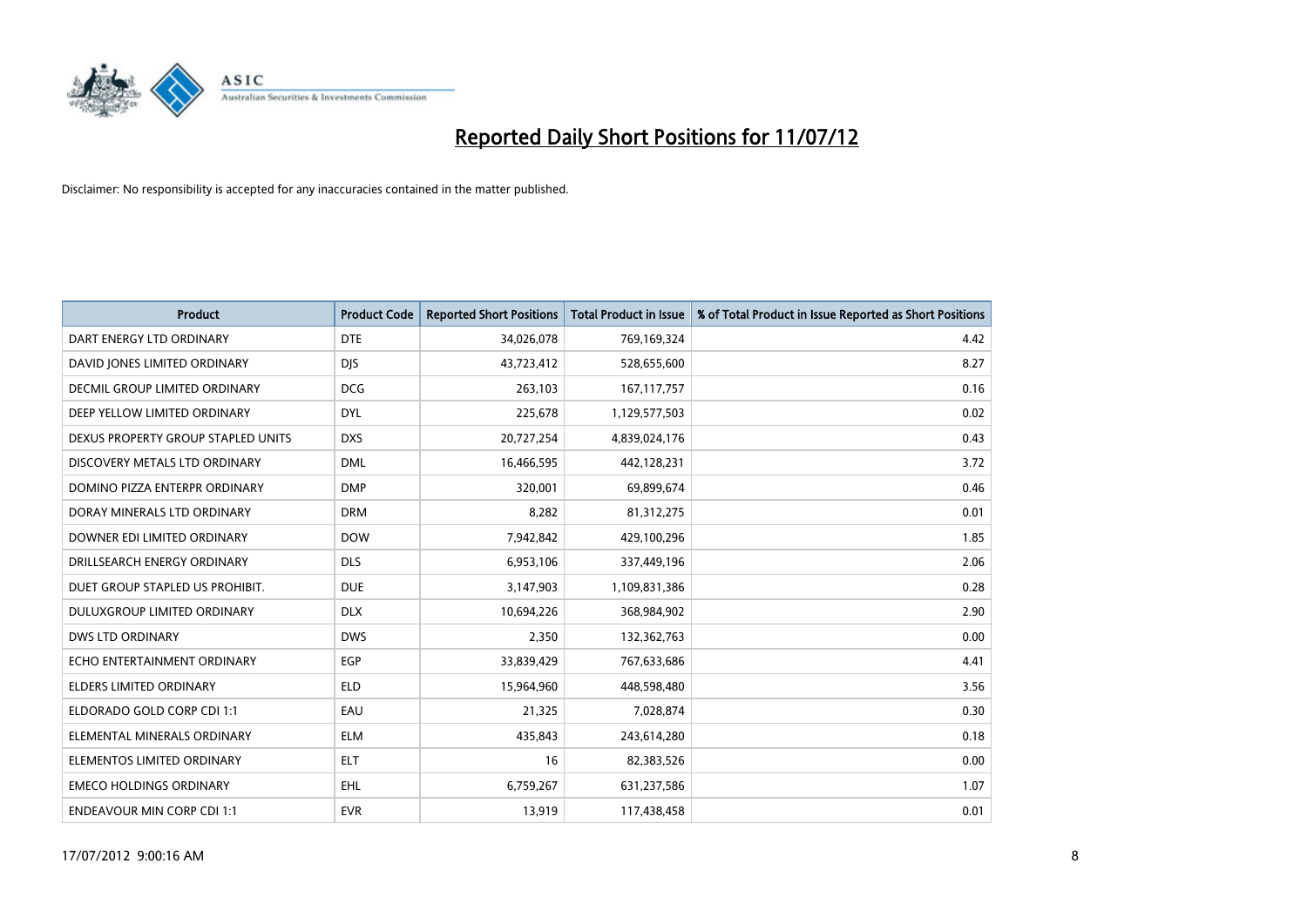

| <b>Product</b>                               | <b>Product Code</b> | <b>Reported Short Positions</b> | <b>Total Product in Issue</b> | % of Total Product in Issue Reported as Short Positions |
|----------------------------------------------|---------------------|---------------------------------|-------------------------------|---------------------------------------------------------|
| <b>ENERGY RESOURCES ORDINARY 'A'</b>         | ERA                 | 10,700,070                      | 517,725,062                   | 2.07                                                    |
| <b>ENERGY WORLD CORPOR, ORDINARY</b>         | <b>EWC</b>          | 18,195,078                      | 1,734,166,672                 | 1.05                                                    |
| <b>ENVESTRA LIMITED ORDINARY</b>             | <b>ENV</b>          | 16,785,963                      | 1,572,392,111                 | 1.07                                                    |
| EQUATORIAL RES LTD ORDINARY                  | <b>EQX</b>          | 106,100                         | 117,235,353                   | 0.09                                                    |
| <b>EUREKA ENERGY LTD ORDINARY</b>            | <b>EKA</b>          | 386.000                         | 237,764,050                   | 0.16                                                    |
| <b>EUROZ LIMITED ORDINARY</b>                | EZL                 | 15,747                          | 143,709,388                   | 0.01                                                    |
| EVOLUTION MINING LTD ORDINARY                | <b>EVN</b>          | 2,118,033                       | 707,105,713                   | 0.30                                                    |
| <b>EXCO RESOURCES LTD ORDINARY</b>           | <b>EXS</b>          | 50,060                          | 356,044,187                   | 0.01                                                    |
| FAIRFAX MEDIA LTD ORDINARY                   | <b>FXJ</b>          | 298,190,974                     | 2,351,955,725                 | 12.68                                                   |
| <b>FAR LTD ORDINARY</b>                      | <b>FAR</b>          | 21,000,000                      | 2,499,846,742                 | 0.84                                                    |
| FISHER & PAYKEL H. ORDINARY                  | <b>FPH</b>          | 5,000                           | 537,764,398                   | 0.00                                                    |
| <b>FKP PROPERTY GROUP STAPLED SECURITIES</b> | <b>FKP</b>          | 34,868,272                      | 1,212,083,417                 | 2.88                                                    |
| FLEETWOOD CORP ORDINARY                      | <b>FWD</b>          | 255,408                         | 59,217,993                    | 0.43                                                    |
| FLETCHER BUILDING ORDINARY                   | <b>FBU</b>          | 10,663,142                      | 682,866,936                   | 1.56                                                    |
| FLEXIGROUP LIMITED ORDINARY                  | <b>FXL</b>          | 27,354                          | 282,113,791                   | 0.01                                                    |
| <b>FLIGHT CENTRE ORDINARY</b>                | <b>FLT</b>          | 13,426,934                      | 100,047,288                   | 13.42                                                   |
| <b>FLINDERS MINES LTD ORDINARY</b>           | <b>FMS</b>          | 1,336,719                       | 1,821,300,404                 | 0.07                                                    |
| FOCUS MINERALS LTD ORDINARY                  | <b>FML</b>          | 927,367                         | 4,320,773,701                 | 0.02                                                    |
| <b>FORGE GROUP LIMITED ORDINARY</b>          | FGE                 | 377,058                         | 86,169,014                    | 0.44                                                    |
| <b>FORTESCUE METALS GRP ORDINARY</b>         | <b>FMG</b>          | 158,524,602                     | 3,113,798,659                 | 5.09                                                    |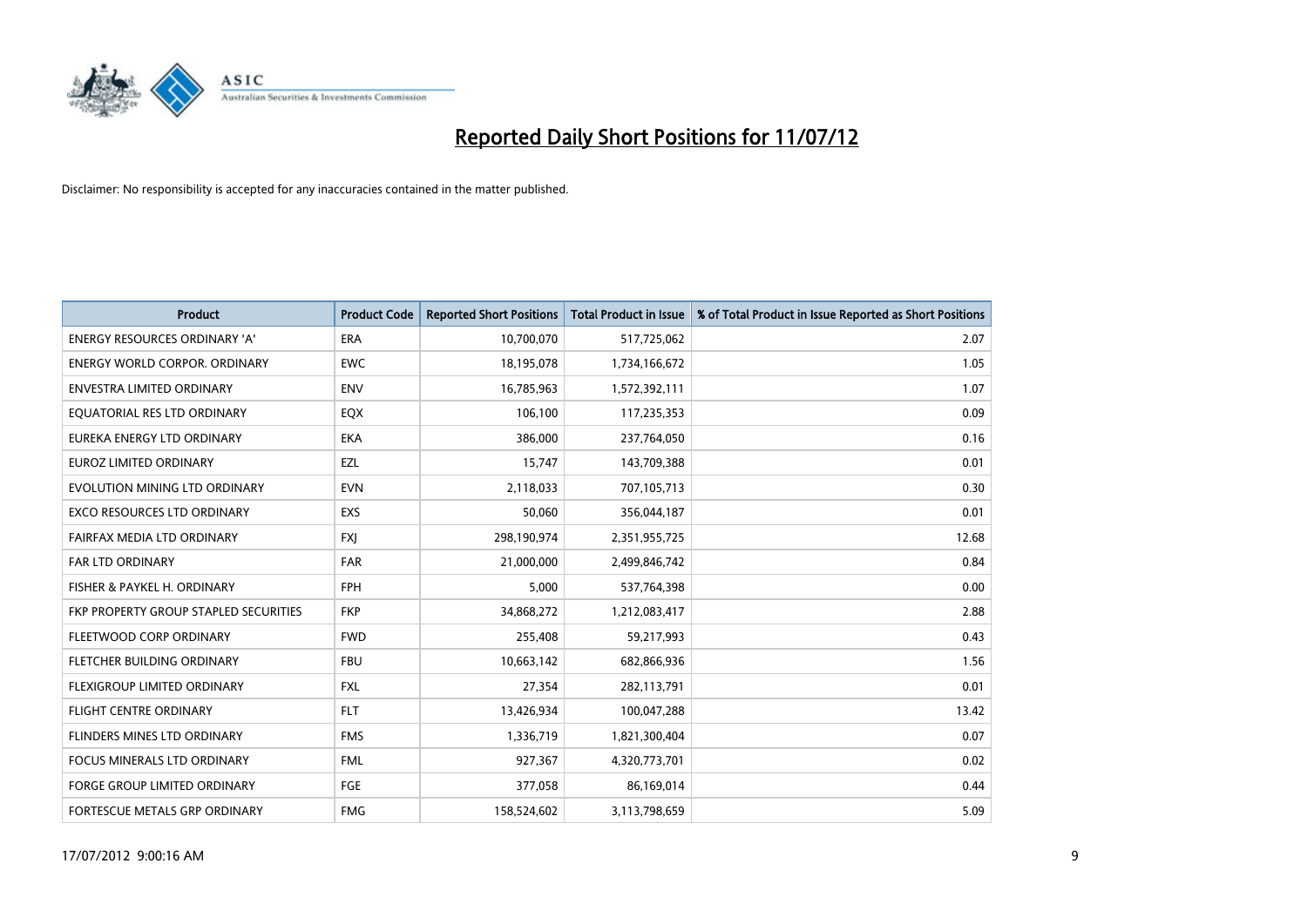

| <b>Product</b>                            | <b>Product Code</b> | <b>Reported Short Positions</b> | <b>Total Product in Issue</b> | % of Total Product in Issue Reported as Short Positions |
|-------------------------------------------|---------------------|---------------------------------|-------------------------------|---------------------------------------------------------|
| <b>G.U.D. HOLDINGS ORDINARY</b>           | GUD                 | 1,154,303                       | 70,803,455                    | 1.63                                                    |
| <b>GALAXY RESOURCES ORDINARY</b>          | <b>GXY</b>          | 6,749,548                       | 506,359,381                   | 1.33                                                    |
| <b>GENETIC TECHNOLOGIES ORDINARY</b>      | <b>GTG</b>          | 366,000                         | 464,771,819                   | 0.08                                                    |
| <b>GEODYNAMICS LIMITED ORDINARY</b>       | GDY                 | 850                             | 406,452,608                   | 0.00                                                    |
| <b>GINDALBIE METALS LTD ORDINARY</b>      | <b>GBG</b>          | 45,840,164                      | 1,247,487,454                 | 3.67                                                    |
| <b>GLOBAL CONSTRUCTION ORDINARY</b>       | GCS                 | 9,436                           | 116,464,741                   | 0.01                                                    |
| <b>GLOUCESTER COAL ORDINARY</b>           | GCL                 | 2,300,142                       | 218,727,665                   | 1.05                                                    |
| <b>GOLD ROAD RES LTD ORDINARY</b>         | <b>GOR</b>          | 86,083                          | 389,975,665                   | 0.02                                                    |
| <b>GOLDEN RIM RESOURCES ORDINARY</b>      | <b>GMR</b>          | 50,000                          | 413,306,231                   | 0.01                                                    |
| <b>GOODMAN FIELDER, ORDINARY</b>          | <b>GFF</b>          | 40,993,951                      | 1,955,559,207                 | 2.10                                                    |
| <b>GOODMAN GROUP STAPLED US PROHIBIT.</b> | <b>GMG</b>          | 17,630,472                      | 1,605,107,475                 | 1.10                                                    |
| <b>GPT GROUP STAPLED SEC.</b>             | <b>GPT</b>          | 4,542,084                       | 1,768,687,648                 | 0.26                                                    |
| <b>GRAINCORP LIMITED A CLASS ORDINARY</b> | <b>GNC</b>          | 793,350                         | 198,318,900                   | 0.40                                                    |
| <b>GRANGE RESOURCES, ORDINARY</b>         | <b>GRR</b>          | 2,135,188                       | 1,155,487,102                 | 0.18                                                    |
| <b>GREENLAND MIN EN LTD ORDINARY</b>      | GGG                 | 3,730,296                       | 416,390,488                   | 0.90                                                    |
| <b>GRYPHON MINERALS LTD ORDINARY</b>      | GRY                 | 12,059,481                      | 348,264,983                   | 3.46                                                    |
| <b>GUILDFORD COAL LTD ORDINARY</b>        | <b>GUF</b>          | 2,769,029                       | 276,867,530                   | 1.00                                                    |
| <b>GUIARAT NRE COAL LTD ORDINARY</b>      | <b>GNM</b>          | 507,410                         | 993,137,858                   | 0.05                                                    |
| <b>GUNNS LIMITED ORDINARY</b>             | <b>GNS</b>          | 74,543,356                      | 848,401,559                   | 8.79                                                    |
| <b>GWA GROUP LTD ORDINARY</b>             | <b>GWA</b>          | 18,007,183                      | 302,005,514                   | 5.96                                                    |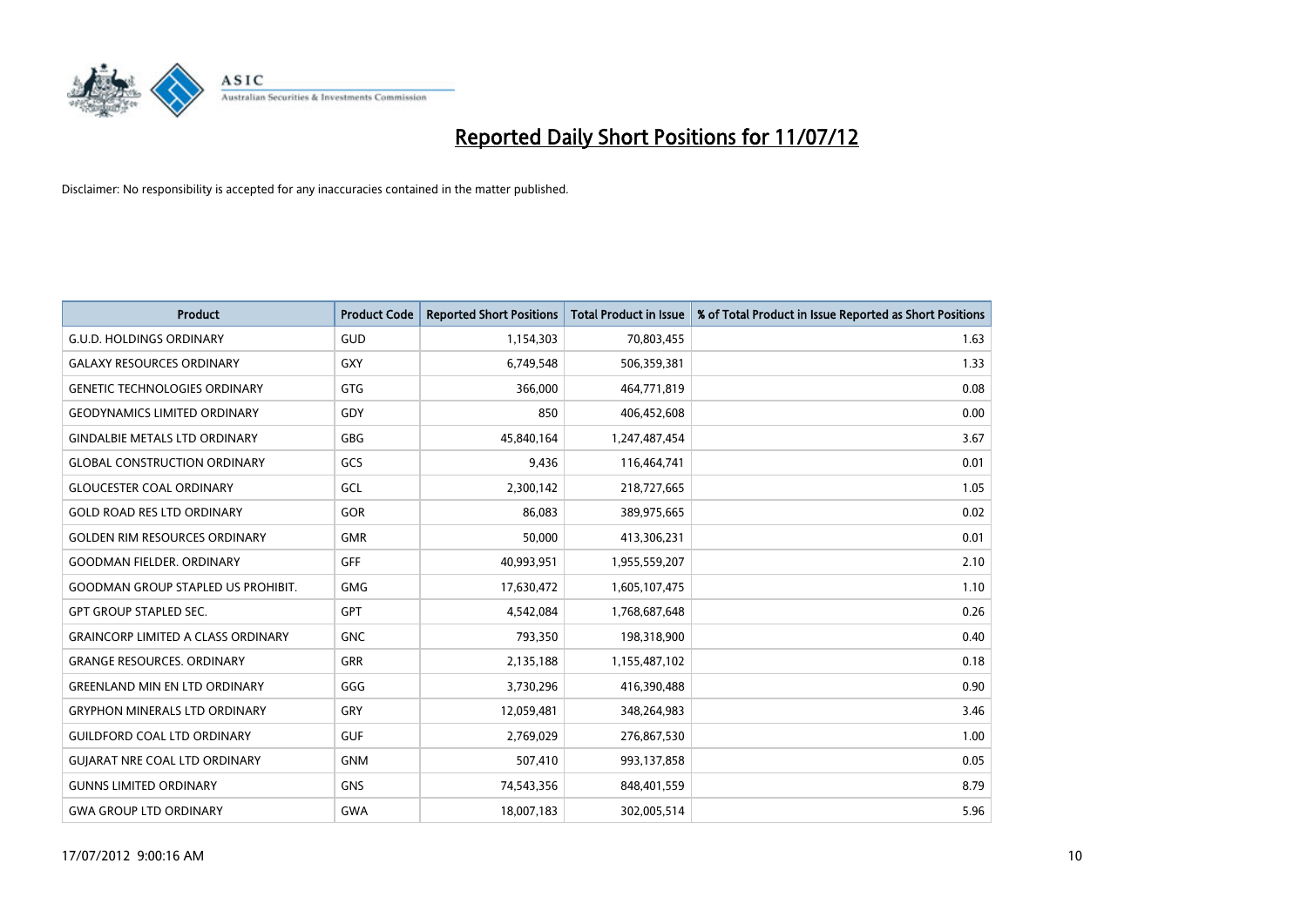

| <b>Product</b>                        | <b>Product Code</b> | <b>Reported Short Positions</b> | <b>Total Product in Issue</b> | % of Total Product in Issue Reported as Short Positions |
|---------------------------------------|---------------------|---------------------------------|-------------------------------|---------------------------------------------------------|
| <b>HARVEY NORMAN ORDINARY</b>         | <b>HVN</b>          | 101,166,675                     | 1,062,316,784                 | 9.52                                                    |
| HASTIE GROUP LIMITED ORDINARY         | <b>HST</b>          | 233,914                         | 137,353,504                   | 0.17                                                    |
| HASTINGS DIVERSIFIED STAPLED SECURITY | <b>HDF</b>          | 753,835                         | 530,001,072                   | 0.14                                                    |
| HAVILAH RESOURCES NL ORDINARY         | <b>HAV</b>          | 127,615                         | 107,599,022                   | 0.12                                                    |
| <b>HENDERSON GROUP CDI 1:1</b>        | <b>HGG</b>          | 5,946,045                       | 707,807,610                   | 0.84                                                    |
| HFA HOLDINGS LIMITED ORDINARY         | <b>HFA</b>          | 3.809                           | 117,332,831                   | 0.00                                                    |
| <b>HIGHLANDS PACIFIC ORDINARY</b>     | HIG.                | 68,520                          | 686,202,481                   | 0.01                                                    |
| HILLGROVE RES LTD ORDINARY            | <b>HGO</b>          | 5,266,473                       | 793,698,575                   | 0.66                                                    |
| HILLS HOLDINGS LTD ORDINARY           | HIL                 | 2,994,595                       | 246,500,444                   | 1.21                                                    |
| HORIZON OIL LIMITED ORDINARY          | <b>HZN</b>          | 29,365,269                      | 1,130,811,515                 | 2.60                                                    |
| <b>ICON ENERGY LIMITED ORDINARY</b>   | <b>ICN</b>          | 72                              | 469,301,394                   | 0.00                                                    |
| <b>IINET LIMITED ORDINARY</b>         | <b>IIN</b>          | 198,302                         | 160,968,847                   | 0.12                                                    |
| <b>ILUKA RESOURCES ORDINARY</b>       | ILU                 | 40,195,685                      | 418,700,517                   | 9.60                                                    |
| <b>IMDEX LIMITED ORDINARY</b>         | <b>IMD</b>          | 225,780                         | 208,235,426                   | 0.11                                                    |
| IMF (AUSTRALIA) LTD ORDINARY          | <b>IMF</b>          | 109,915                         | 123,828,193                   | 0.09                                                    |
| <b>INCITEC PIVOT ORDINARY</b>         | IPL                 | 4,330,964                       | 1,628,730,107                 | 0.27                                                    |
| <b>INDEPENDENCE GROUP ORDINARY</b>    | <b>IGO</b>          | 11,529,402                      | 232,882,535                   | 4.95                                                    |
| INDOPHIL RESOURCES ORDINARY           | <b>IRN</b>          | 950,105                         | 1,203,146,194                 | 0.08                                                    |
| <b>INDUSTREA LIMITED ORDINARY</b>     | IDL                 | 508,726                         | 370,268,218                   | 0.14                                                    |
| INFIGEN ENERGY STAPLED SECURITIES     | <b>IFN</b>          | 5,360,068                       | 762,265,972                   | 0.70                                                    |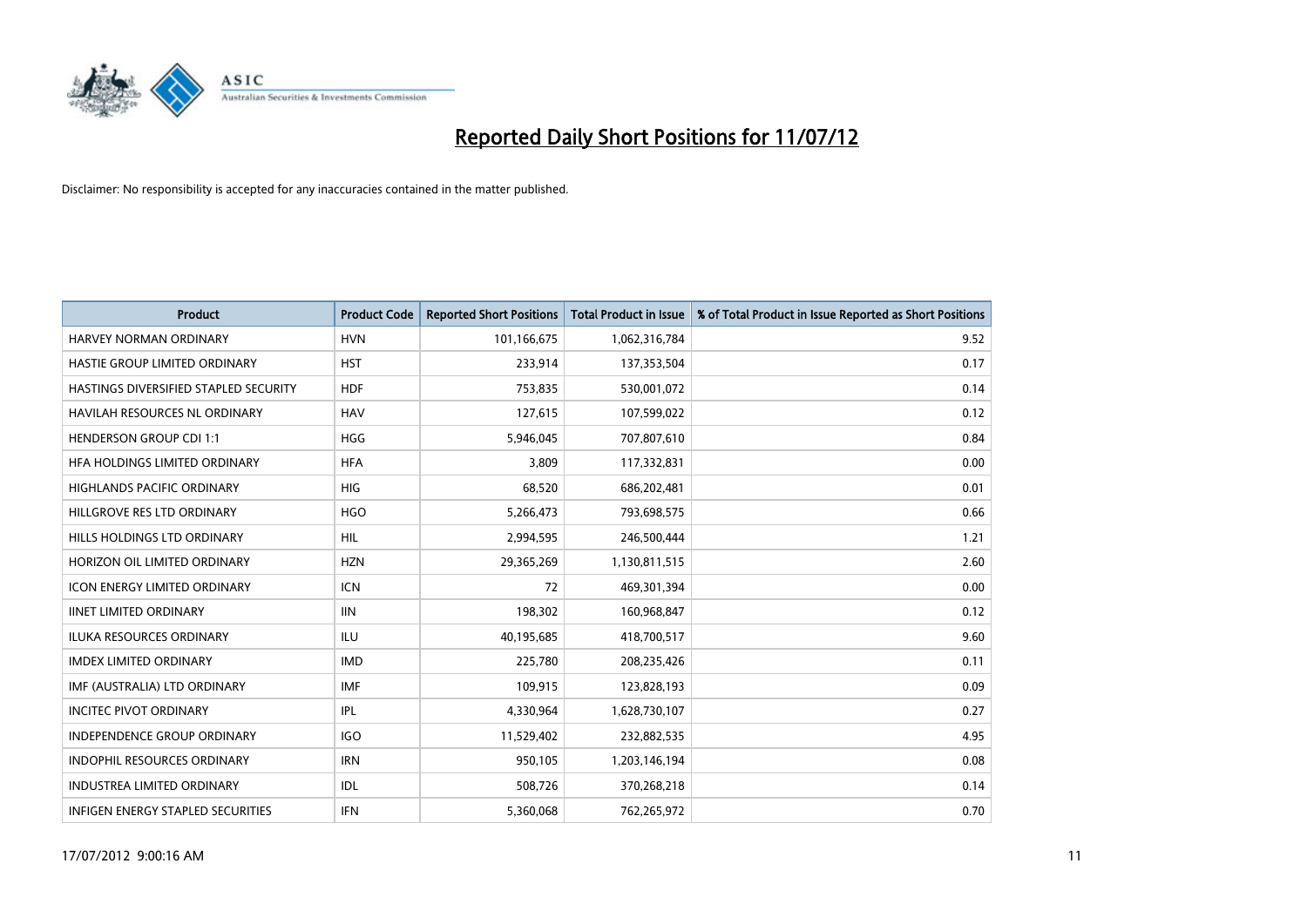

| <b>Product</b>                                  | <b>Product Code</b> | <b>Reported Short Positions</b> | <b>Total Product in Issue</b> | % of Total Product in Issue Reported as Short Positions |
|-------------------------------------------------|---------------------|---------------------------------|-------------------------------|---------------------------------------------------------|
| <b>INSURANCE AUSTRALIA ORDINARY</b>             | IAG                 | 4,906,272                       | 2,079,034,021                 | 0.24                                                    |
| INTEGRA MINING LTD, ORDINARY                    | <b>IGR</b>          | 4,481,347                       | 846, 343, 881                 | 0.53                                                    |
| <b>INTREPID MINES ORDINARY</b>                  | <b>IAU</b>          | 10,408,596                      | 525,885,308                   | 1.98                                                    |
| <b>INVESTA OFFICE FUND STAPLED SECURITIES</b>   | <b>IOF</b>          | 2,166,399                       | 614,047,458                   | 0.35                                                    |
| <b>INVOCARE LIMITED ORDINARY</b>                | <b>IVC</b>          | 3,567,747                       | 110,030,298                   | 3.24                                                    |
| <b>ION LIMITED ORDINARY</b>                     | <b>ION</b>          | 164,453                         | 256,365,105                   | 0.06                                                    |
| <b>IOOF HOLDINGS LTD ORDINARY</b>               | IFL                 | 1,459,751                       | 229,794,395                   | 0.64                                                    |
| <b>IPROPERTY GROUP LTD ORDINARY</b>             | <b>IPP</b>          | 400,000                         | 179,879,862                   | 0.22                                                    |
| <b>IRESS LIMITED ORDINARY</b>                   | <b>IRE</b>          | 3,173,364                       | 128,428,871                   | 2.47                                                    |
| <b>IRON ORE HOLDINGS ORDINARY</b>               | <b>IOH</b>          | 39,352                          | 161,330,094                   | 0.02                                                    |
| ISHARES MSCI AUS 200 ISHARES MSCI AUS 200       | <b>IOZ</b>          | 75,000                          | 5,253,191                     | 1.43                                                    |
| ISHARES S&P EU 350 CDI 1:1                      | <b>IEU</b>          | 726                             | 50,800,000                    | 0.00                                                    |
| ISHARES S&P HIGH DIV ISHARES S&P HIGH DIV       | <b>IHD</b>          | 177                             | 4,303,291                     | 0.00                                                    |
| ISHARES SMALL ORDS ISHARES SMALL ORDS           | <b>ISO</b>          | 537,674                         | 5,103,165                     | 10.54                                                   |
| <b>IVANHOE AUSTRALIA ORDINARY</b>               | <b>IVA</b>          | 4,317,079                       | 554,180,495                   | 0.78                                                    |
| <b>JAMES HARDIE INDUST CHESS DEPOSITARY INT</b> | <b>IHX</b>          | 12,658,865                      | 437,938,350                   | 2.89                                                    |
| <b>IB HI-FI LIMITED ORDINARY</b>                | <b>IBH</b>          | 19,769,391                      | 98,850,643                    | 20.00                                                   |
| <b>JUPITER MINES ORDINARY</b>                   | <b>IMS</b>          | 158                             | 1,806,834,044                 | 0.00                                                    |
| <b>KAGARA LTD ORDINARY</b>                      | <b>KZL</b>          | 3,476,671                       | 798,953,117                   | 0.44                                                    |
| KANGAROO RES LTD ORDINARY                       | <b>KRL</b>          | 183,697                         | 3,434,430,012                 | 0.01                                                    |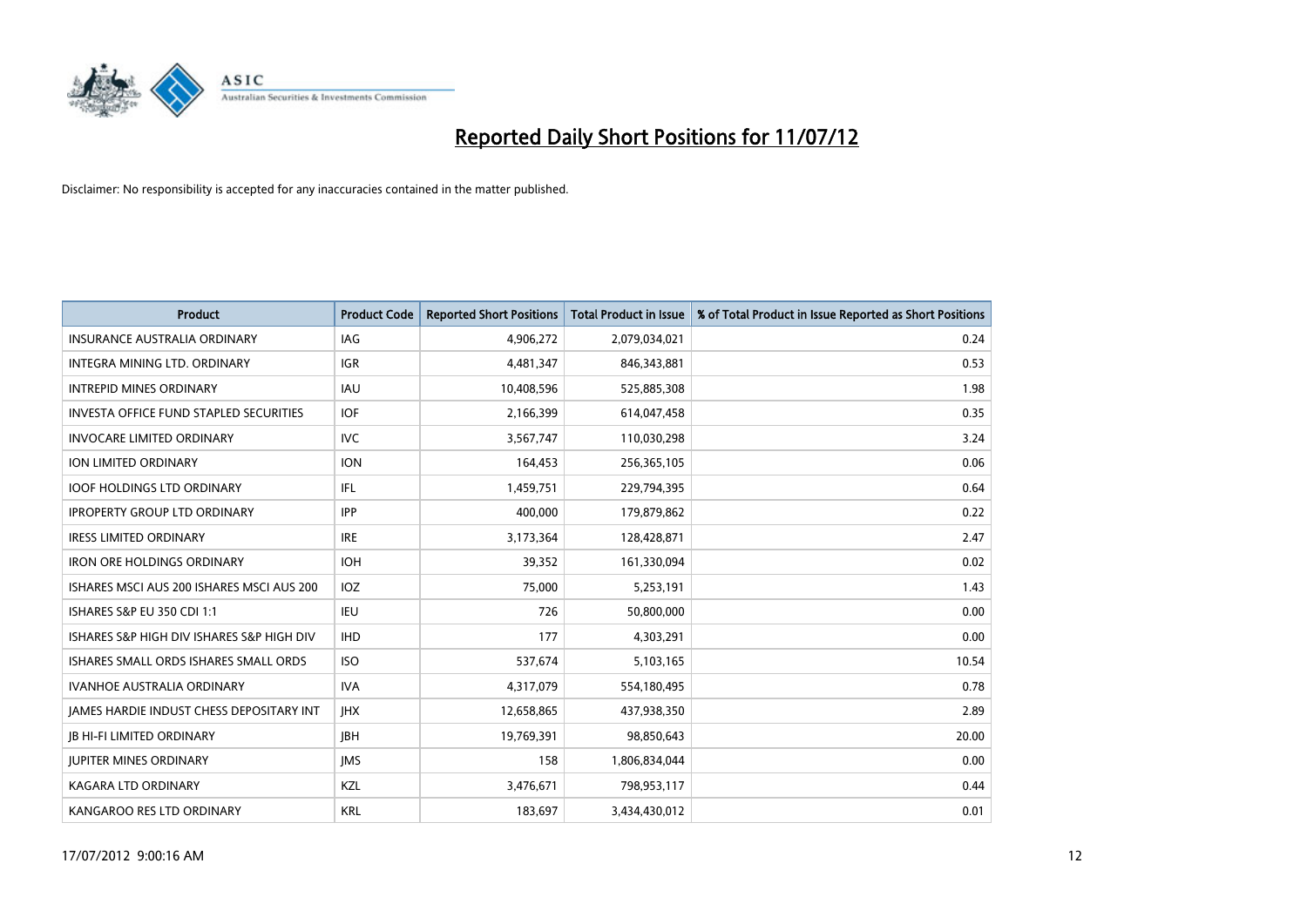

| <b>Product</b>                        | <b>Product Code</b> | <b>Reported Short Positions</b> | <b>Total Product in Issue</b> | % of Total Product in Issue Reported as Short Positions |
|---------------------------------------|---------------------|---------------------------------|-------------------------------|---------------------------------------------------------|
| KAROON GAS AUSTRALIA ORDINARY         | <b>KAR</b>          | 1,000,717                       | 221,420,769                   | 0.45                                                    |
| KASBAH RESOURCES ORDINARY             | <b>KAS</b>          | 36                              | 395,412,596                   | 0.00                                                    |
| KATHMANDU HOLD LTD ORDINARY           | <b>KMD</b>          | 2,480,159                       | 200,000,000                   | 1.24                                                    |
| <b>KBL MINING LIMITED ORDINARY</b>    | <b>KBL</b>          | 1,820                           | 283,921,456                   | 0.00                                                    |
| <b>KENTOR GOLD LIMITED ORDINARY</b>   | KGL                 | 290                             | 106,209,874                   | 0.00                                                    |
| <b>KEYBRIDGE CAPITAL ORDINARY</b>     | <b>KBC</b>          |                                 | 172,070,564                   | 0.00                                                    |
| KINGSGATE CONSOLID. ORDINARY          | <b>KCN</b>          | 5,495,805                       | 151,263,789                   | 3.63                                                    |
| KINGSROSE MINING LTD ORDINARY         | <b>KRM</b>          | 155,123                         | 289,210,845                   | 0.05                                                    |
| LEIGHTON HOLDINGS ORDINARY            | LEI                 | 10,220,778                      | 337,087,596                   | 3.03                                                    |
| LEMUR RESOURCES LTD ORDINARY          | LMR                 | 104,167                         | 139,000,001                   | 0.07                                                    |
| LEND LEASE GROUP UNIT/ORD STAPLED     | LLC                 | 5,187,140                       | 572,789,827                   | 0.91                                                    |
| LINC ENERGY LTD ORDINARY              | <b>LNC</b>          | 40,017,469                      | 504,487,631                   | 7.93                                                    |
| LIQUEFIED NATURAL ORDINARY            | <b>LNG</b>          | 272,800                         | 267,699,015                   | 0.10                                                    |
| <b>LYNAS CORPORATION ORDINARY</b>     | <b>LYC</b>          | 189,231,086                     | 1,715,029,131                 | 11.03                                                   |
| M2 TELECOMMUNICATION ORDINARY         | <b>MTU</b>          | 1,285,099                       | 156,571,954                   | 0.82                                                    |
| MACA LIMITED ORDINARY                 | <b>MLD</b>          | 44,679                          | 150,000,000                   | 0.03                                                    |
| <b>MACMAHON HOLDINGS ORDINARY</b>     | <b>MAH</b>          | 4,643,864                       | 738,631,705                   | 0.63                                                    |
| MACQ ATLAS ROADS GRP ORDINARY STAPLED | <b>MQA</b>          | 7,470,410                       | 478,531,436                   | 1.56                                                    |
| MACOUARIE GROUP LTD ORDINARY          | <b>MOG</b>          | 6,848,845                       | 347,979,236                   | 1.97                                                    |
| <b>MARENGO MINING ORDINARY</b>        | <b>MGO</b>          | 39.850                          | 1,003,745,113                 | 0.00                                                    |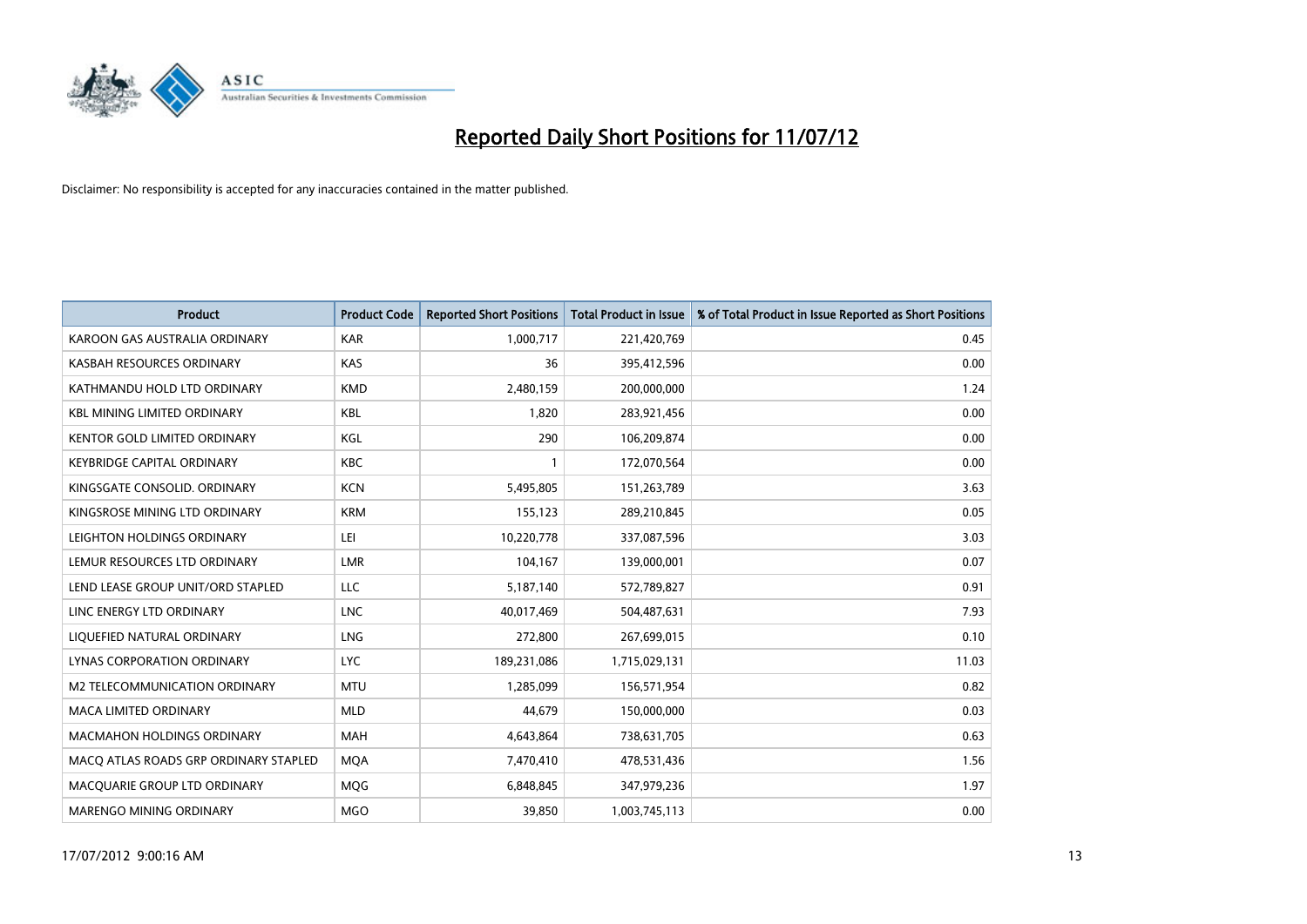

| <b>Product</b>                       | <b>Product Code</b> | <b>Reported Short Positions</b> | <b>Total Product in Issue</b> | % of Total Product in Issue Reported as Short Positions |
|--------------------------------------|---------------------|---------------------------------|-------------------------------|---------------------------------------------------------|
| <b>MATRIX C &amp; E LTD ORDINARY</b> | <b>MCE</b>          | 960,934                         | 94,555,428                    | 1.02                                                    |
| MAVERICK DRILLING ORDINARY           | <b>MAD</b>          | 894,060                         | 267,594,286                   | 0.33                                                    |
| MCMILLAN SHAKESPEARE ORDINARY        | <b>MMS</b>          | 53,778                          | 74,523,965                    | 0.07                                                    |
| MEDUSA MINING LTD ORDINARY           | <b>MML</b>          | 1,960,340                       | 188,903,911                   | 1.04                                                    |
| MEO AUSTRALIA LTD ORDINARY           | <b>MEO</b>          | 2,051,177                       | 539,913,260                   | 0.38                                                    |
| <b>MERMAID MARINE ORDINARY</b>       | <b>MRM</b>          | 1,097,483                       | 219,453,350                   | 0.50                                                    |
| MESOBLAST LIMITED ORDINARY           | <b>MSB</b>          | 18,352,328                      | 284,478,361                   | 6.45                                                    |
| METALS X LIMITED ORDINARY            | <b>MLX</b>          | 2,406,620                       | 1,316,663,257                 | 0.18                                                    |
| METCASH LIMITED ORDINARY             | <b>MTS</b>          | 34,132,582                      | 864,203,007                   | 3.95                                                    |
| METGASCO LIMITED ORDINARY            | <b>MEL</b>          | 260,409                         | 337,414,140                   | 0.08                                                    |
| METMINCO LIMITED ORDINARY            | <b>MNC</b>          | 1,287,307                       | 1,749,541,573                 | 0.07                                                    |
| MHM METALS LIMITED ORDINARY          | <b>MHM</b>          | 37,083                          | 105,926,817                   | 0.04                                                    |
| MICLYN EXP OFFSHR ORDINARY           | <b>MIO</b>          | 74,985                          | 278,515,705                   | 0.03                                                    |
| MILTON CORPORATION ORDINARY          | <b>MLT</b>          | 12,800                          | 121,625,655                   | 0.01                                                    |
| MINCOR RESOURCES NL ORDINARY         | <b>MCR</b>          | 1,762,338                       | 188,708,274                   | 0.93                                                    |
| MINERAL DEPOSITS ORDINARY            | <b>MDL</b>          | 273,254                         | 83,538,786                    | 0.33                                                    |
| MINERAL RESOURCES. ORDINARY          | <b>MIN</b>          | 2,702,859                       | 184,856,018                   | 1.46                                                    |
| MIRABELA NICKEL LTD ORDINARY         | <b>MBN</b>          | 11,231,074                      | 876,571,645                   | 1.28                                                    |
| MIRVAC GROUP STAPLED SECURITIES      | <b>MGR</b>          | 6,395,868                       | 3,422,151,869                 | 0.19                                                    |
| MOLOPO ENERGY LTD ORDINARY           | <b>MPO</b>          | 1,118,884                       | 245,736,399                   | 0.46                                                    |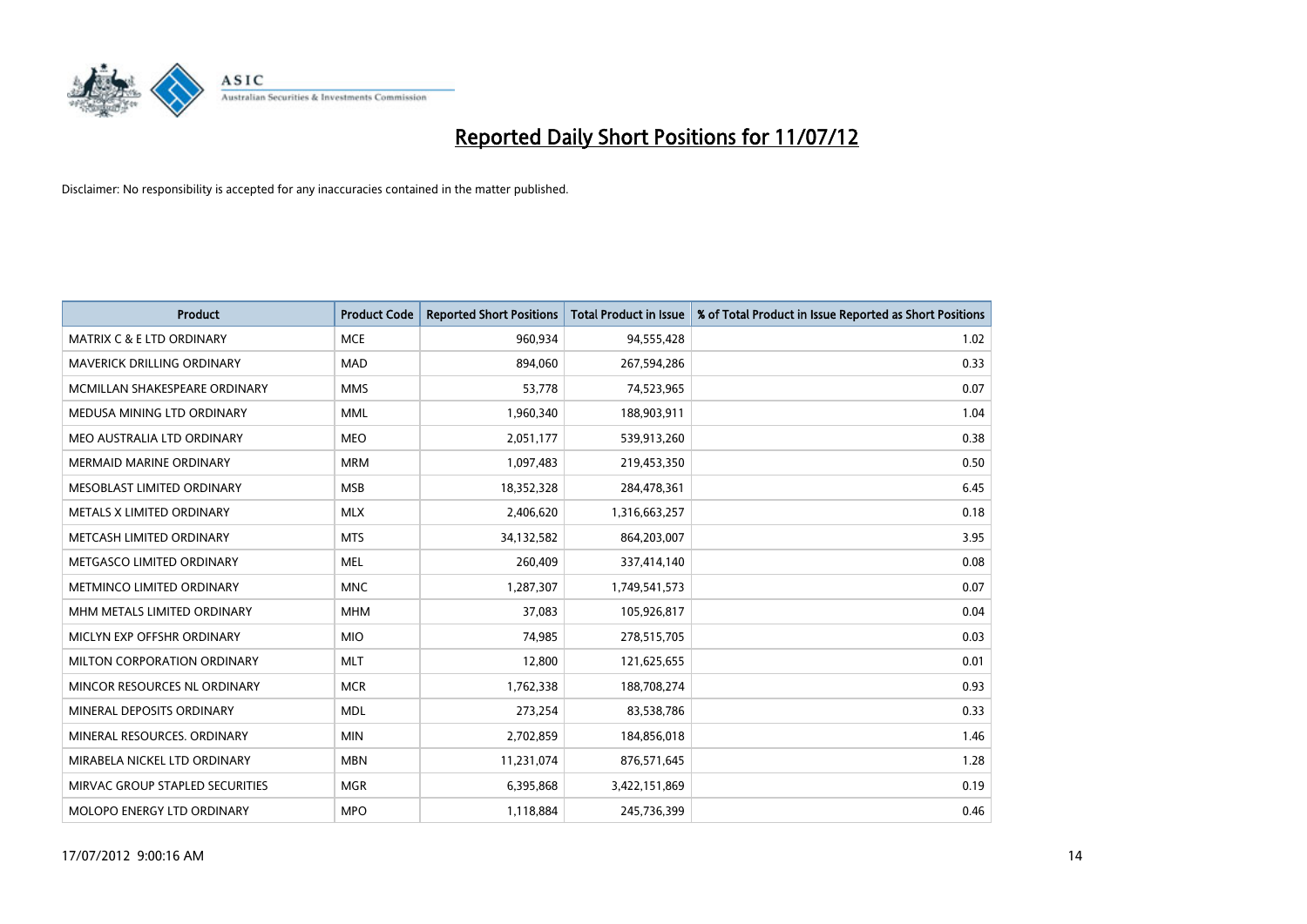

| <b>Product</b>                       | <b>Product Code</b> | <b>Reported Short Positions</b> | <b>Total Product in Issue</b> | % of Total Product in Issue Reported as Short Positions |
|--------------------------------------|---------------------|---------------------------------|-------------------------------|---------------------------------------------------------|
| MOLY MINES LIMITED ORDINARY          | <b>MOL</b>          | 37,413                          | 384,893,989                   | 0.01                                                    |
| MONADELPHOUS GROUP ORDINARY          | <b>MND</b>          | 2,626,332                       | 88,674,327                    | 2.96                                                    |
| MORTGAGE CHOICE LTD ORDINARY         | <b>MOC</b>          | 2,238,510                       | 120,319,572                   | 1.86                                                    |
| MOUNT GIBSON IRON ORDINARY           | <b>MGX</b>          | 7,565,099                       | 1,085,728,430                 | 0.70                                                    |
| <b>MURCHISON METALS LTD ORDINARY</b> | <b>MMX</b>          | 3,612,283                       | 450,093,277                   | 0.80                                                    |
| <b>MYER HOLDINGS LTD ORDINARY</b>    | <b>MYR</b>          | 50,329,325                      | 583,384,551                   | 8.63                                                    |
| NATIONAL AUST. BANK ORDINARY         | <b>NAB</b>          | 15,181,055                      | 2,239,884,428                 | 0.68                                                    |
| NAVITAS LIMITED ORDINARY             | <b>NVT</b>          | 10,959,871                      | 375,318,628                   | 2.92                                                    |
| NEON ENERGY LIMITED ORDINARY         | <b>NEN</b>          | 850,913                         | 439,189,518                   | 0.19                                                    |
| NEW HOPE CORPORATION ORDINARY        | <b>NHC</b>          | 1,983,367                       | 830,411,534                   | 0.24                                                    |
| NEWCREST MINING ORDINARY             | <b>NCM</b>          | 1,470,898                       | 765,000,000                   | 0.19                                                    |
| NEWS CORP A NON-VOTING CDI           | <b>NWSLV</b>        | 3,996,983                       | 1,585,995,184                 | 0.25                                                    |
| NEWS CORP B VOTING CDI               | <b>NWS</b>          | 909,445                         | 798,520,953                   | 0.11                                                    |
| NEWSAT LIMITED ORDINARY              | <b>NWT</b>          | 70,000                          | 233,052,157                   | 0.03                                                    |
| NEXTDC LIMITED ORDINARY              | <b>NXT</b>          | 1,412,180                       | 150,602,388                   | 0.94                                                    |
| NEXUS ENERGY LIMITED ORDINARY        | <b>NXS</b>          | 149,358                         | 1,329,821,159                 | 0.01                                                    |
| NIB HOLDINGS LIMITED ORDINARY        | <b>NHF</b>          | 33,848                          | 439,004,182                   | 0.01                                                    |
| NIDO PETROLEUM ORDINARY              | <b>NDO</b>          | 113,699                         | 1,390,829,818                 | 0.01                                                    |
| NOBLE MINERAL RES ORDINARY           | <b>NMG</b>          | 4,552,988                       | 610,147,952                   | 0.75                                                    |
| NORFOLK GROUP ORDINARY               | <b>NFK</b>          | 750                             | 158,890,730                   | 0.00                                                    |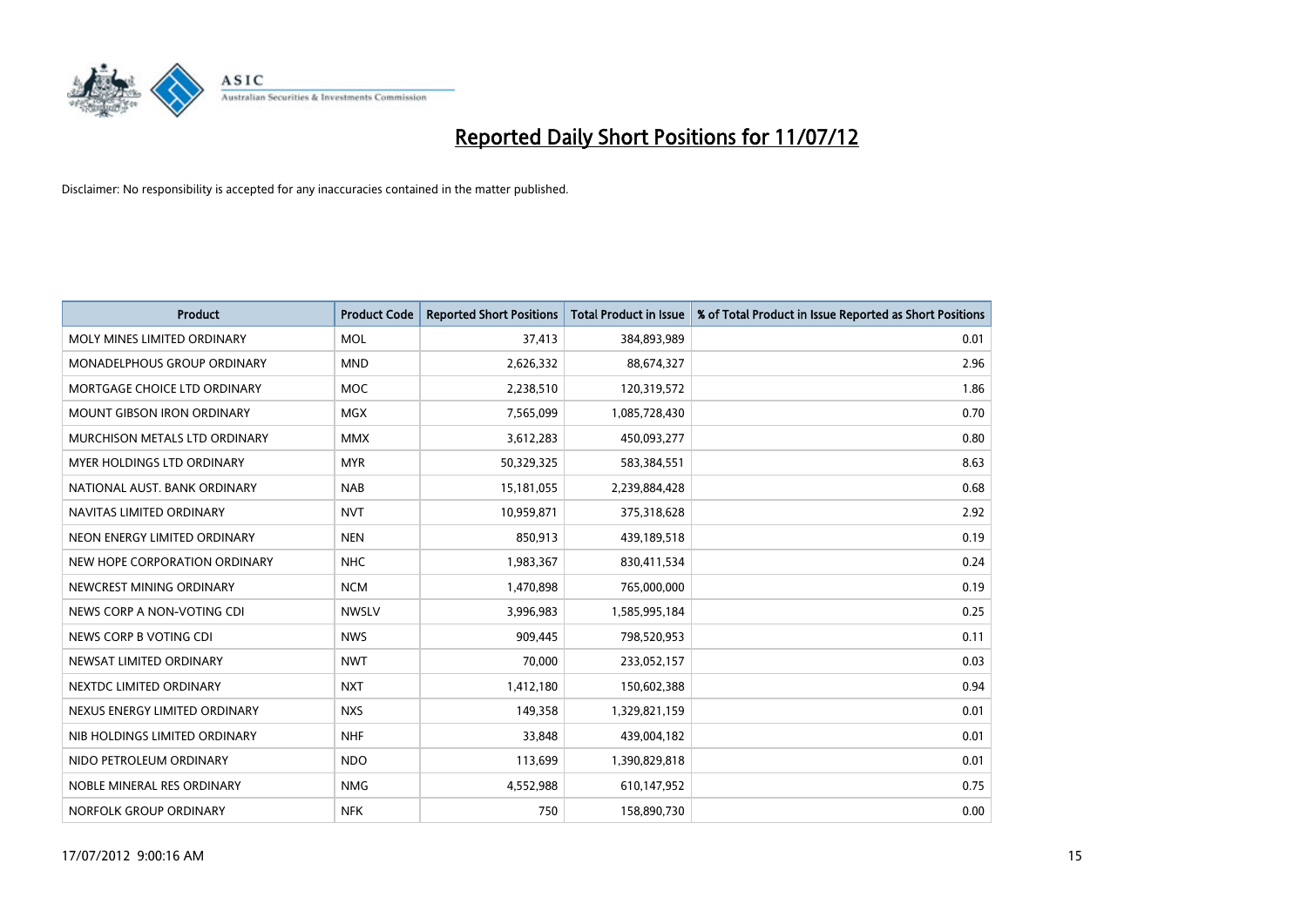

| <b>Product</b>                        | <b>Product Code</b> | <b>Reported Short Positions</b> | <b>Total Product in Issue</b> | % of Total Product in Issue Reported as Short Positions |
|---------------------------------------|---------------------|---------------------------------|-------------------------------|---------------------------------------------------------|
| NORTHERN IRON LTD ORDINARY            | <b>NFE</b>          | 396,574                         | 369,980,113                   | 0.11                                                    |
| NORTHERN STAR ORDINARY                | <b>NST</b>          | 3,944,589                       | 408,788,032                   | 0.96                                                    |
| NORTON GOLD FIELDS ORDINARY           | <b>NGF</b>          | 1,664,968                       | 849,580,265                   | 0.20                                                    |
| NRW HOLDINGS LIMITED ORDINARY         | <b>NWH</b>          | 420,605                         | 278,888,011                   | 0.15                                                    |
| NUCOAL RESOURCES LTD ORDINARY         | <b>NCR</b>          | 11                              | 768,612,354                   | 0.00                                                    |
| NUFARM LIMITED ORDINARY               | <b>NUF</b>          | 6,317,944                       | 262,142,247                   | 2.41                                                    |
| <b>OAKTON LIMITED ORDINARY</b>        | <b>OKN</b>          | 702,818                         | 91,721,874                    | 0.77                                                    |
| OCEANAGOLD CORP. CHESS DEPOSITARY INT | <b>OGC</b>          | 365,986                         | 262,886,876                   | 0.14                                                    |
| OIL SEARCH LTD ORDINARY               | <b>OSH</b>          | 4,581,910                       | 1,331,356,047                 | 0.34                                                    |
| OM HOLDINGS LIMITED ORDINARY          | <b>OMH</b>          | 5,888,569                       | 604,105,150                   | 0.97                                                    |
| OPUS GROUP LTD ORDINARY               | <b>OPG</b>          | 90,000                          | 53,678,177                    | 0.17                                                    |
| ORICA LIMITED ORDINARY                | ORI                 | 2,918,721                       | 365,642,802                   | 0.80                                                    |
| ORIGIN ENERGY ORDINARY                | <b>ORG</b>          | 6,980,301                       | 1,089,564,638                 | 0.64                                                    |
| OROCOBRE LIMITED ORDINARY             | <b>ORE</b>          | 114,687                         | 103,195,029                   | 0.11                                                    |
| OROTONGROUP LIMITED ORDINARY          | <b>ORL</b>          | 178,891                         | 40,880,902                    | 0.44                                                    |
| OZ MINERALS ORDINARY                  | OZL                 | 6,721,684                       | 303,959,847                   | 2.21                                                    |
| PACIFIC BRANDS ORDINARY               | <b>PBG</b>          | 6,646,502                       | 912,915,695                   | 0.73                                                    |
| PALADIN ENERGY LTD ORDINARY           | <b>PDN</b>          | 77,552,115                      | 835,645,290                   | 9.28                                                    |
| PANAUST LIMITED ORDINARY              | <b>PNA</b>          | 2,779,250                       | 604,599,995                   | 0.46                                                    |
| PANORAMIC RESOURCES ORDINARY          | PAN                 | 1,726,927                       | 238,714,560                   | 0.72                                                    |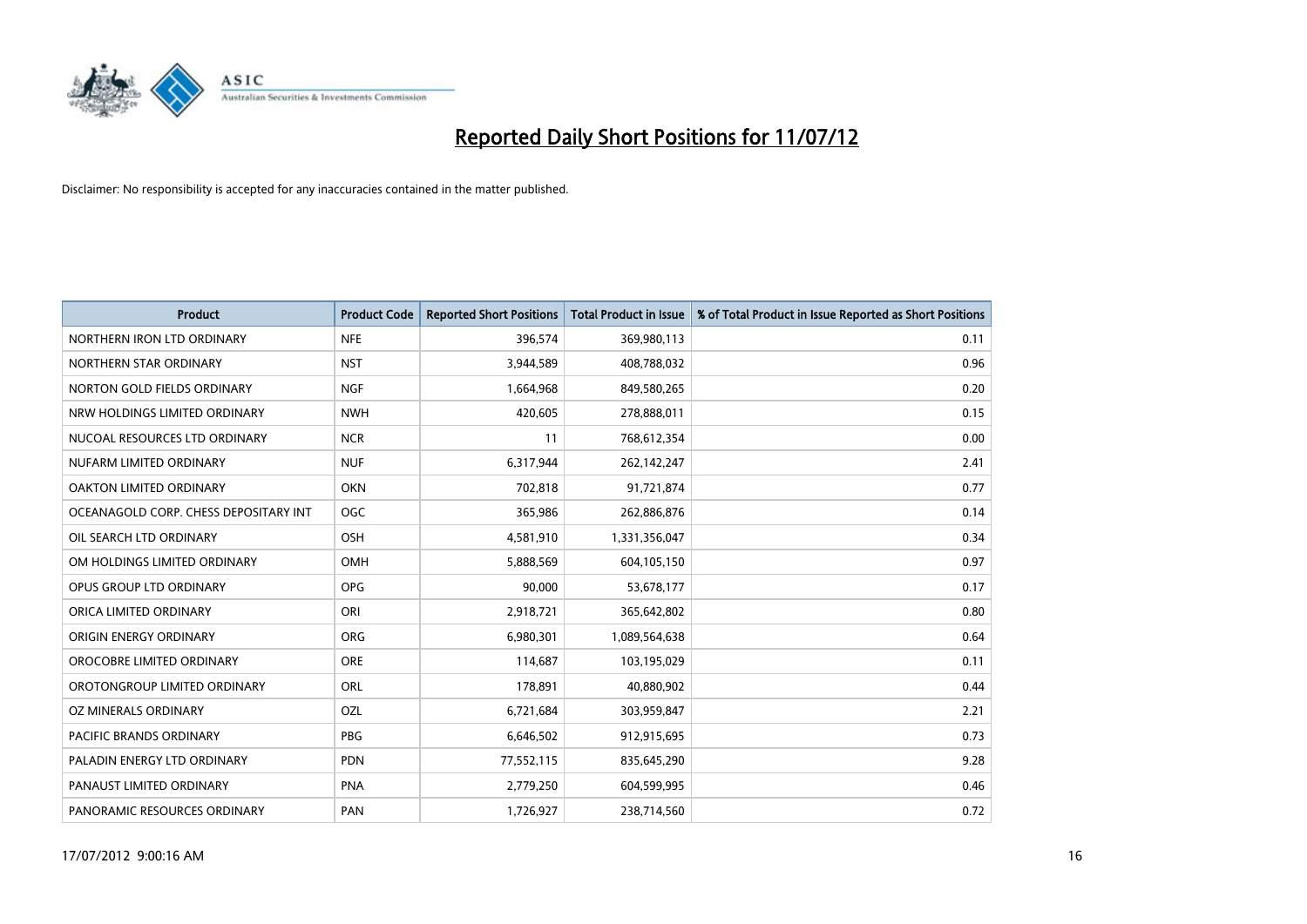

| <b>Product</b>                 | <b>Product Code</b> | <b>Reported Short Positions</b> | <b>Total Product in Issue</b> | % of Total Product in Issue Reported as Short Positions |
|--------------------------------|---------------------|---------------------------------|-------------------------------|---------------------------------------------------------|
| PAPERLINX LIMITED ORDINARY     | <b>PPX</b>          | 1,506,216                       | 609,280,761                   | 0.25                                                    |
| PAPILLON RES LTD ORDINARY      | <b>PIR</b>          | 897,521                         | 244,150,830                   | 0.37                                                    |
| PEET LIMITED ORDINARY          | <b>PPC</b>          | 948,807                         | 320,170,604                   | 0.30                                                    |
| PERILYA LIMITED ORDINARY       | PEM                 | 425,318                         | 769,316,426                   | 0.06                                                    |
| PERPETUAL LIMITED ORDINARY     | PPT                 | 1,997,805                       | 41,980,678                    | 4.76                                                    |
| PERSEUS MINING LTD ORDINARY    | PRU                 | 12,324,593                      | 457,962,088                   | 2.69                                                    |
| PHARMAXIS LTD ORDINARY         | <b>PXS</b>          | 3,734,638                       | 307,630,989                   | 1.21                                                    |
| PHOSPHAGENICS LTD. ORDINARY    | POH                 | 96,044                          | 1,020,215,957                 | 0.01                                                    |
| PLATINUM ASSET ORDINARY        | <b>PTM</b>          | 9,494,662                       | 561,347,878                   | 1.69                                                    |
| PLATINUM AUSTRALIA ORDINARY    | <b>PLA</b>          | 836,127                         | 504,968,043                   | 0.17                                                    |
| PMI GOLD CORP CDI 1:1          | <b>PVM</b>          | 20,154                          | 72,583,668                    | 0.03                                                    |
| PMP LIMITED ORDINARY           | <b>PMP</b>          | 109,862                         | 323,781,124                   | 0.03                                                    |
| PREMIER INVESTMENTS ORDINARY   | <b>PMV</b>          | 503,040                         | 155,260,478                   | 0.32                                                    |
| PRIMA BIOMED LTD ORDINARY      | <b>PRR</b>          | 4,457,223                       | 1,066,063,388                 | 0.42                                                    |
| PRIMARY HEALTH CARE ORDINARY   | PRY                 | 15,467,314                      | 501,717,314                   | 3.08                                                    |
| PRIMEAG AUSTRALIA ORDINARY     | PAG                 | 194,773                         | 266,394,444                   | 0.07                                                    |
| PROGRAMMED ORDINARY            | <b>PRG</b>          | 279,771                         | 118,175,280                   | 0.24                                                    |
| <b>QANTAS AIRWAYS ORDINARY</b> | QAN                 | 13,246,791                      | 2,265,123,620                 | 0.58                                                    |
| OBE INSURANCE GROUP ORDINARY   | <b>OBE</b>          | 50,868,462                      | 1,181,682,557                 | 4.30                                                    |
| OR NATIONAL LIMITED ORDINARY   | <b>ORN</b>          | 11,496,874                      | 2.440.000.000                 | 0.47                                                    |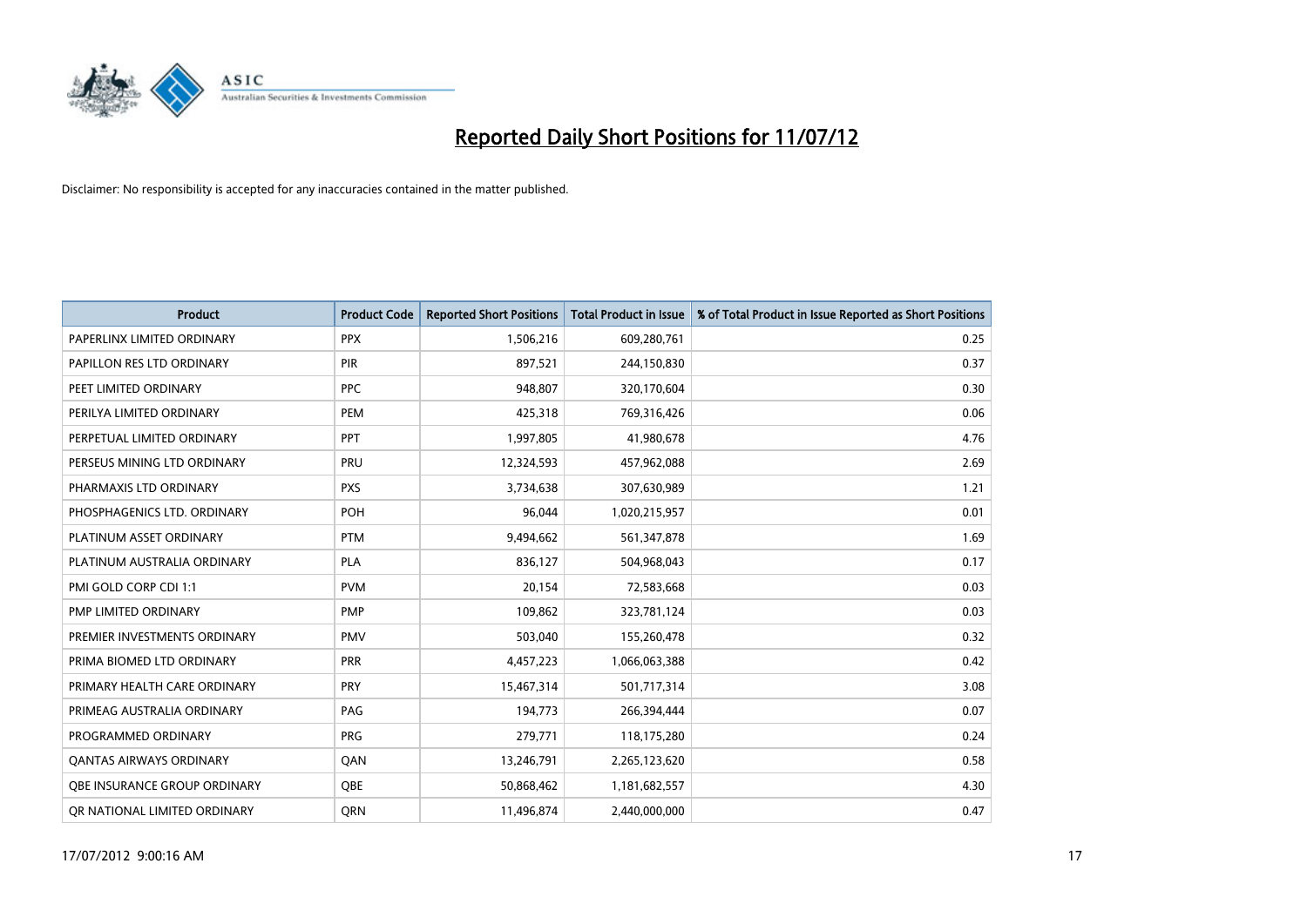

| <b>Product</b>                      | <b>Product Code</b> | <b>Reported Short Positions</b> | <b>Total Product in Issue</b> | % of Total Product in Issue Reported as Short Positions |
|-------------------------------------|---------------------|---------------------------------|-------------------------------|---------------------------------------------------------|
| ORXPHARMA LTD ORDINARY              | <b>QRX</b>          | 100,083                         | 144,577,206                   | 0.07                                                    |
| <b>QUBE LOGISTICS HLDG ORDINARY</b> | QUB                 | 5,610,418                       | 921,407,185                   | 0.61                                                    |
| RAMELIUS RESOURCES ORDINARY         | <b>RMS</b>          | 771,842                         | 335,906,949                   | 0.23                                                    |
| RAMSAY HEALTH CARE ORDINARY         | <b>RHC</b>          | 2,269,345                       | 202,081,252                   | 1.12                                                    |
| RANGE RESOURCES LTD ORDINARY        | <b>RRS</b>          | 401,490                         | 2,118,880,660                 | 0.02                                                    |
| <b>RCR TOMLINSON ORDINARY</b>       | <b>RCR</b>          | 77,072                          | 131,444,875                   | 0.06                                                    |
| <b>REA GROUP ORDINARY</b>           | <b>REA</b>          | 387,235                         | 131,714,699                   | 0.29                                                    |
| RECKON LIMITED ORDINARY             | <b>RKN</b>          | 808,264                         | 129,488,015                   | 0.62                                                    |
| <b>RED 5 LIMITED ORDINARY</b>       | <b>RED</b>          | 107,066                         | 135,488,008                   | 0.08                                                    |
| <b>RED FORK ENERGY ORDINARY</b>     | <b>RFE</b>          | 712,070                         | 310,229,853                   | 0.23                                                    |
| REDBANK ENERGY LTD ORDINARY         | AEI                 | 13                              | 786,287                       | 0.00                                                    |
| REED RESOURCES LTD ORDINARY         | <b>RDR</b>          | 118,170                         | 462,701,573                   | 0.03                                                    |
| REGIONAL EXPRESS ORDINARY           | <b>REX</b>          | 10,000                          | 121,254,902                   | 0.01                                                    |
| REGIS RESOURCES ORDINARY            | <b>RRL</b>          | 1,043,360                       | 453,028,047                   | 0.23                                                    |
| RESMED INC CDI 10:1                 | <b>RMD</b>          | 105,631                         | 1,556,242,300                 | 0.01                                                    |
| RESOLUTE MINING ORDINARY            | <b>RSG</b>          | 5,155,319                       | 634,428,623                   | 0.81                                                    |
| RESOURCE GENERATION ORDINARY        | <b>RES</b>          | 173                             | 262,895,652                   | 0.00                                                    |
| RETAIL FOOD GROUP ORDINARY          | <b>RFG</b>          | 17,887                          | 108,422,615                   | 0.02                                                    |
| REVERSE CORP LIMITED ORDINARY       | <b>REF</b>          | 100                             | 92,382,175                    | 0.00                                                    |
| REX MINERALS LIMITED ORDINARY       | <b>RXM</b>          | 657,417                         | 188,907,284                   | 0.35                                                    |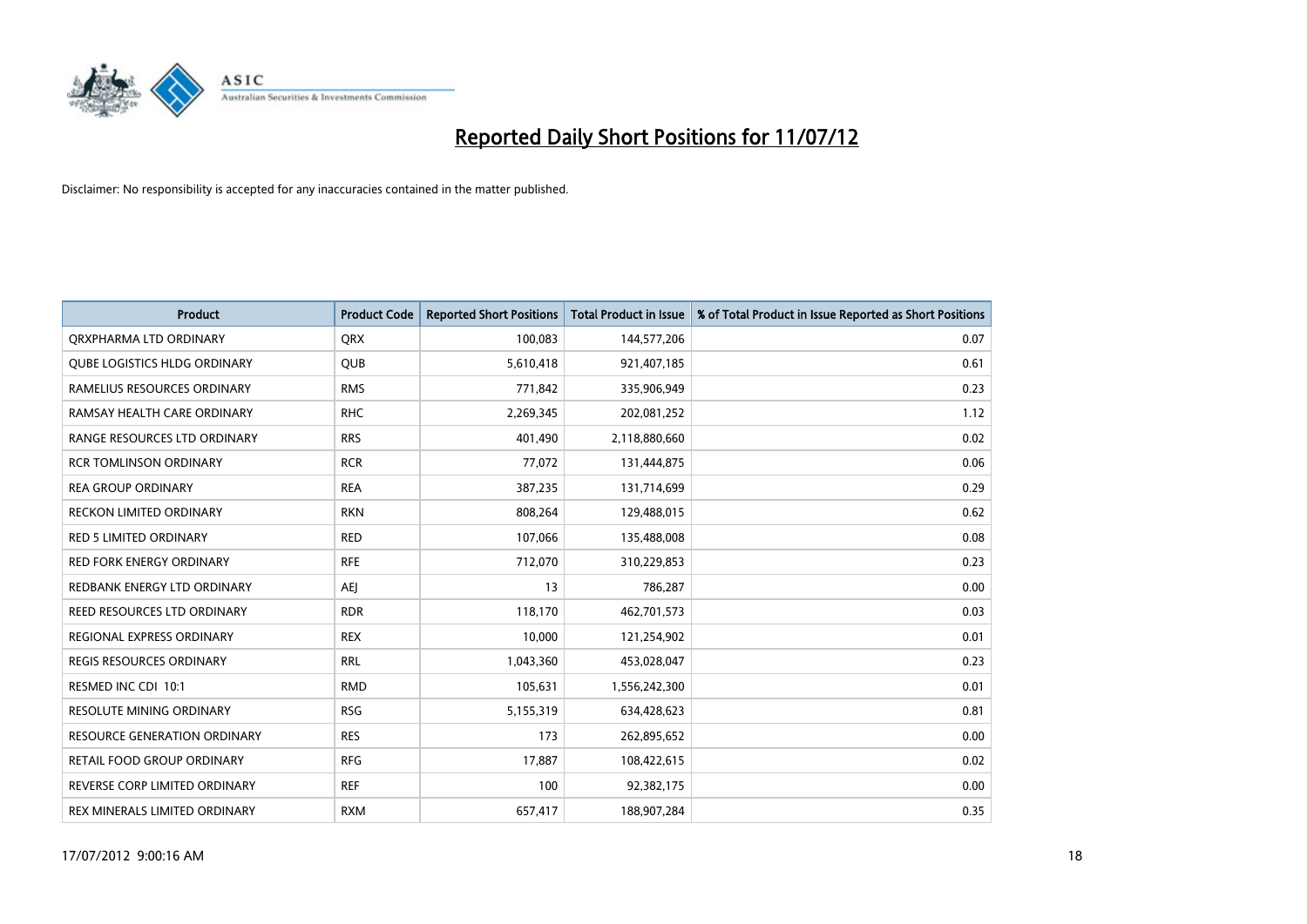

| <b>Product</b>                     | <b>Product Code</b> | <b>Reported Short Positions</b> | <b>Total Product in Issue</b> | % of Total Product in Issue Reported as Short Positions |
|------------------------------------|---------------------|---------------------------------|-------------------------------|---------------------------------------------------------|
| <b>RHG LIMITED ORDINARY</b>        | <b>RHG</b>          | 36,083                          | 308,483,177                   | 0.01                                                    |
| RIALTO ENERGY ORDINARY             | <b>RIA</b>          | 1,512,989                       | 671,347,392                   | 0.23                                                    |
| <b>RIDLEY CORPORATION ORDINARY</b> | <b>RIC</b>          | 7,383                           | 307,817,071                   | 0.00                                                    |
| RIO TINTO LIMITED ORDINARY         | <b>RIO</b>          | 20,749,452                      | 435,758,720                   | 4.76                                                    |
| ROBUST RESOURCES ORDINARY          | <b>ROL</b>          | 17,334                          | 87,994,097                    | 0.02                                                    |
| ROC OIL COMPANY ORDINARY           | <b>ROC</b>          | 1,624,803                       | 683,235,552                   | 0.24                                                    |
| <b>RURALCO HOLDINGS ORDINARY</b>   | <b>RHL</b>          | 12,000                          | 55,019,284                    | 0.02                                                    |
| SAI GLOBAL LIMITED ORDINARY        | SAI                 | 4,082,267                       | 204,354,836                   | 2.00                                                    |
| SALMAT LIMITED ORDINARY            | <b>SLM</b>          | 2,730,850                       | 159,802,174                   | 1.71                                                    |
| SAMSON OIL & GAS LTD ORDINARY      | <b>SSN</b>          | 2,113,796                       | 1,774,437,190                 | 0.12                                                    |
| SANDFIRE RESOURCES ORDINARY        | <b>SFR</b>          | 4,415,297                       | 151,557,635                   | 2.91                                                    |
| <b>SANTOS LTD ORDINARY</b>         | <b>STO</b>          | 5,156,739                       | 952,945,441                   | 0.54                                                    |
| SARACEN MINERAL ORDINARY           | SAR                 | 2,134,656                       | 594,815,640                   | 0.36                                                    |
| SEDGMAN LIMITED ORDINARY           | <b>SDM</b>          | 12,409                          | 214,292,930                   | 0.01                                                    |
| SEEK LIMITED ORDINARY              | <b>SEK</b>          | 12,600,856                      | 337,101,307                   | 3.74                                                    |
| SENEX ENERGY LIMITED ORDINARY      | <b>SXY</b>          | 18,709,172                      | 1,032,094,191                 | 1.81                                                    |
| SERVCORP LIMITED ORDINARY          | SRV                 | 311                             | 98,440,807                    | 0.00                                                    |
| SERVICE STREAM ORDINARY            | <b>SSM</b>          | 400                             | 283,418,867                   | 0.00                                                    |
| SEVEN GROUP HOLDINGS ORDINARY      | <b>SVW</b>          | 1,042,947                       | 307,410,281                   | 0.34                                                    |
| SEVEN WEST MEDIA LTD ORDINARY      | <b>SWM</b>          | 31,238,218                      | 666,105,054                   | 4.69                                                    |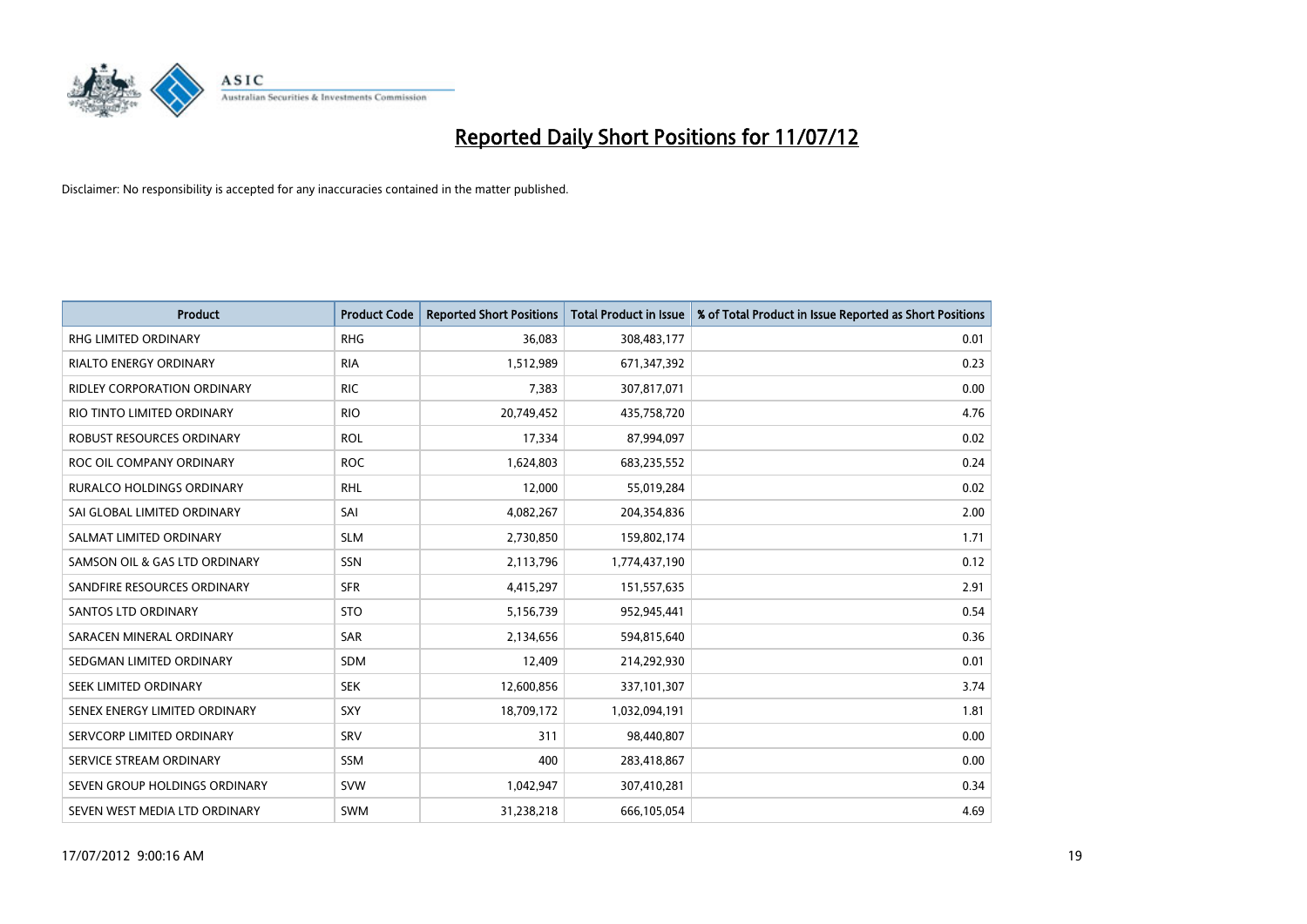

| <b>Product</b>                           | <b>Product Code</b> | <b>Reported Short Positions</b> | <b>Total Product in Issue</b> | % of Total Product in Issue Reported as Short Positions |
|------------------------------------------|---------------------|---------------------------------|-------------------------------|---------------------------------------------------------|
| SIGMA PHARMACEUTICAL ORDINARY            | <b>SIP</b>          | 4,926,506                       | 1,186,303,520                 | 0.42                                                    |
| SILEX SYSTEMS ORDINARY                   | <b>SLX</b>          | 624.460                         | 170,143,997                   | 0.37                                                    |
| SILVER LAKE RESOURCE ORDINARY            | <b>SLR</b>          | 1,048,046                       | 225,493,476                   | 0.46                                                    |
| SIMS METAL MGMT LTD ORDINARY             | <b>SGM</b>          | 9,267,375                       | 204,830,045                   | 4.52                                                    |
| SINGAPORE TELECOMM. CHESS DEPOSITARY INT | SGT                 | 8,737,391                       | 163,810,197                   | 5.33                                                    |
| SIRTEX MEDICAL ORDINARY                  | <b>SRX</b>          | 8,817                           | 55,768,136                    | 0.02                                                    |
| SKILLED GROUP LTD ORDINARY               | <b>SKE</b>          | 72,829                          | 233,487,276                   | 0.03                                                    |
| SKY CITY ENTERTAIN, ORDINARY             | <b>SKC</b>          | 101                             | 576,958,340                   | 0.00                                                    |
| SKY NETWORK ORDINARY                     | <b>SKT</b>          | 15,000                          | 389,139,785                   | 0.00                                                    |
| <b>SLATER &amp; GORDON ORDINARY</b>      | <b>SGH</b>          | 9.974                           | 168,600,731                   | 0.01                                                    |
| SMS MANAGEMENT, ORDINARY                 | <b>SMX</b>          | 861,443                         | 68,415,913                    | 1.26                                                    |
| SONIC HEALTHCARE ORDINARY                | <b>SHL</b>          | 4,491,345                       | 390,969,875                   | 1.15                                                    |
| SOUL PATTINSON (W.H) ORDINARY            | SOL                 | 12,149                          | 239,395,320                   | 0.01                                                    |
| SOUTH BOULDER MINES ORDINARY             | <b>STB</b>          | 163.890                         | 126,732,826                   | 0.13                                                    |
| SP AUSNET STAPLED SECURITIES             | <b>SPN</b>          | 6,961,015                       | 3,339,620,165                 | 0.21                                                    |
| SPARK INFRASTRUCTURE STAPLED NOTE & UNIT | SKI                 | 32,246,637                      | 1,326,734,264                 | 2.43                                                    |
| SPECIALTY FASHION ORDINARY               | <b>SFH</b>          | 1,160,933                       | 192,236,121                   | 0.60                                                    |
| SPOTLESS GROUP LTD ORDINARY              | <b>SPT</b>          | 580,396                         | 265,746,161                   | 0.22                                                    |
| ST BARBARA LIMITED ORDINARY              | <b>SBM</b>          | 12,088,294                      | 325,615,389                   | 3.71                                                    |
| STANMORE COAL LTD ORDINARY               | <b>SMR</b>          | 32.870                          | 179,409,108                   | 0.02                                                    |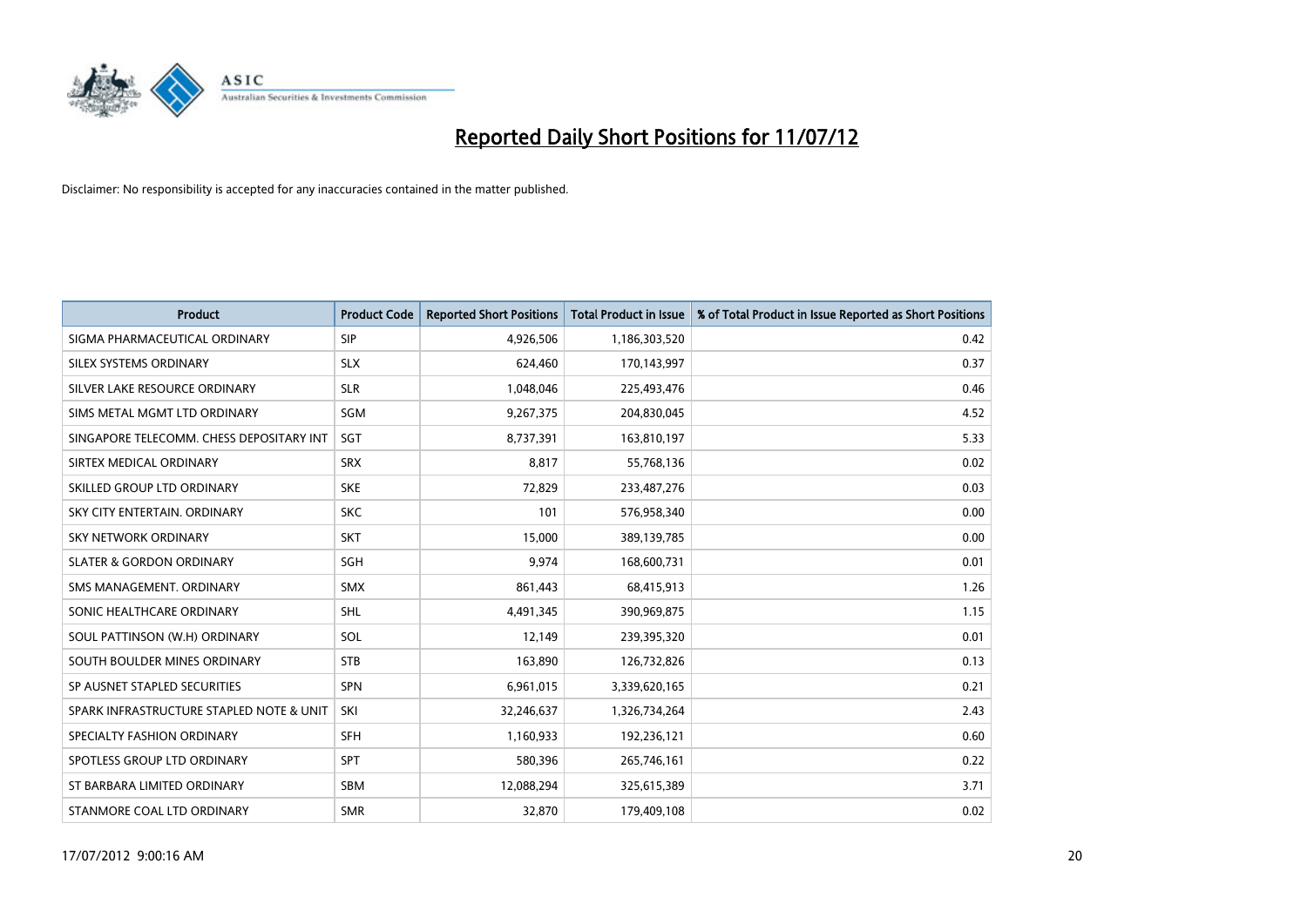

| <b>Product</b>                       | <b>Product Code</b> | <b>Reported Short Positions</b> | <b>Total Product in Issue</b> | % of Total Product in Issue Reported as Short Positions |
|--------------------------------------|---------------------|---------------------------------|-------------------------------|---------------------------------------------------------|
| STARPHARMA HOLDINGS ORDINARY         | SPL                 | 2,312,512                       | 280,802,451                   | 0.82                                                    |
| STH CRS ELECT ENGNR ORDINARY         | <b>SXE</b>          | 50.001                          | 161,486,826                   | 0.03                                                    |
| STHN CROSS MEDIA ORDINARY            | <b>SXL</b>          | 9,133,243                       | 704,594,449                   | 1.30                                                    |
| STOCKLAND UNITS/ORD STAPLED          | <b>SGP</b>          | 13,420,279                      | 2,203,547,228                 | 0.61                                                    |
| STRAITS RES LTD. ORDINARY            | SRO                 | 108.267                         | 456,529,474                   | 0.02                                                    |
| STW COMMUNICATIONS ORDINARY          | SGN                 | 63,726                          | 362,798,351                   | 0.02                                                    |
| SUNCORP GROUP LTD ORDINARY           | <b>SUN</b>          | 11,026,189                      | 1,286,600,980                 | 0.86                                                    |
| SUNDANCE ENERGY ORDINARY             | <b>SEA</b>          | 56,670                          | 277,098,474                   | 0.02                                                    |
| SUNDANCE RESOURCES ORDINARY          | <b>SDL</b>          | 10,944,126                      | 3,049,577,034                 | 0.36                                                    |
| SUNLAND GROUP LTD ORDINARY           | <b>SDG</b>          | 57,272                          | 199,617,888                   | 0.03                                                    |
| SUPER RET REP LTD ORDINARY           | <b>SUL</b>          | 1,346,595                       | 196,152,971                   | 0.69                                                    |
| SYD AIRPORT STAPLED US PROHIBIT.     | <b>SYD</b>          | 9,858,341                       | 1,861,210,782                 | 0.53                                                    |
| SYRAH RESOURCES ORDINARY             | <b>SYR</b>          | 27,858                          | 126,704,521                   | 0.02                                                    |
| <b>TABCORP HOLDINGS LTD ORDINARY</b> | <b>TAH</b>          | 9,501,202                       | 730,113,969                   | 1.30                                                    |
| TANAMI GOLD NL ORDINARY              | <b>TAM</b>          | 308,486                         | 261,132,677                   | 0.12                                                    |
| TAP OIL LIMITED ORDINARY             | <b>TAP</b>          | 1,041,221                       | 241,295,311                   | 0.43                                                    |
| TASSAL GROUP LIMITED ORDINARY        | <b>TGR</b>          | 70,682                          | 146,304,404                   | 0.05                                                    |
| TATTS GROUP LTD ORDINARY             | <b>TTS</b>          | 7,498,659                       | 1,362,919,733                 | 0.55                                                    |
| <b>TECHNOLOGY ONE ORDINARY</b>       | <b>TNE</b>          | 5,735                           | 304,910,455                   | 0.00                                                    |
| TELECOM CORPORATION ORDINARY         | <b>TEL</b>          | 20,406,780                      | 1,856,745,213                 | 1.10                                                    |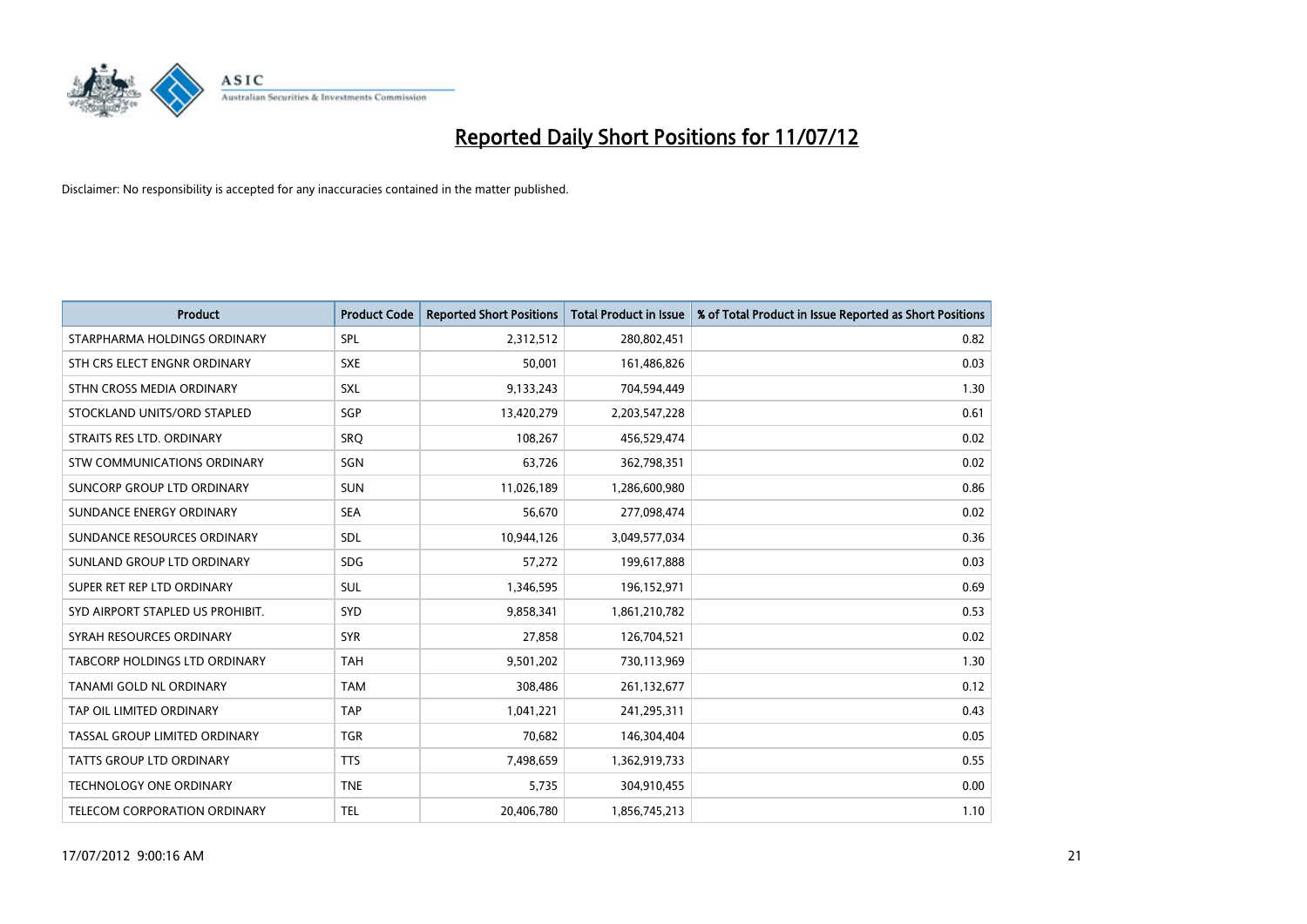

| <b>Product</b>                       | <b>Product Code</b> | <b>Reported Short Positions</b> | <b>Total Product in Issue</b> | % of Total Product in Issue Reported as Short Positions |
|--------------------------------------|---------------------|---------------------------------|-------------------------------|---------------------------------------------------------|
| TELSTRA CORPORATION, ORDINARY        | <b>TLS</b>          | 31,064,781                      | 12,443,074,357                | 0.25                                                    |
| TEN NETWORK HOLDINGS ORDINARY        | <b>TEN</b>          | 76,755,441                      | 1,360,536,737                 | 5.64                                                    |
| TERANGA GOLD CORP CDI 1:1            | <b>TGZ</b>          | 146,246                         | 159,568,958                   | 0.09                                                    |
| TEXON PETROLEUM LTD ORDINARY         | <b>TXN</b>          | 300,832                         | 245,039,848                   | 0.12                                                    |
| TFS CORPORATION LTD ORDINARY         | <b>TFC</b>          | 207,942                         | 279,621,829                   | 0.07                                                    |
| THAKRAL HOLDINGS GRP ORDINARY/UNIT   | <b>THG</b>          | 100                             | 585,365,014                   | 0.00                                                    |
| THE REJECT SHOP ORDINARY             | <b>TRS</b>          | 2,376,522                       | 26,071,170                    | 9.12                                                    |
| THINKSMART LIMITED ORDINARY          | <b>TSM</b>          | 175,000                         | 156,005,431                   | 0.11                                                    |
| THORN GROUP LIMITED ORDINARY         | <b>TGA</b>          | 298,767                         | 146,374,703                   | 0.20                                                    |
| <b>TIGER RESOURCES ORDINARY</b>      | <b>TGS</b>          | 2,495,499                       | 673,470,269                   | 0.37                                                    |
| TOLL HOLDINGS LTD ORDINARY           | <b>TOL</b>          | 13,100,834                      | 717,133,875                   | 1.83                                                    |
| TOX FREE SOLUTIONS ORDINARY          | <b>TOX</b>          | 41,415                          | 115,311,608                   | 0.04                                                    |
| TPG TELECOM LIMITED ORDINARY         | <b>TPM</b>          | 2,116,679                       | 793,808,141                   | 0.27                                                    |
| <b>TRADE ME GROUP ORDINARY</b>       | <b>TME</b>          | 16,869                          | 395,745,510                   | 0.00                                                    |
| TRANSFIELD SERVICES ORDINARY         | <b>TSE</b>          | 3,956,811                       | 524,013,749                   | 0.76                                                    |
| TRANSPACIFIC INDUST, ORDINARY        | <b>TPI</b>          | 6,154,989                       | 1,578,209,025                 | 0.39                                                    |
| TRANSURBAN GROUP TRIPLE STAPLED SEC. | <b>TCL</b>          | 8,496,277                       | 1,458,321,112                 | 0.58                                                    |
| TREASURY WINE ESTATE ORDINARY        | <b>TWE</b>          | 13,617,571                      | 647,227,144                   | 2.10                                                    |
| TROY RESOURCES LTD ORDINARY          | <b>TRY</b>          | 251,237                         | 89,442,649                    | 0.28                                                    |
| UGL LIMITED ORDINARY                 | UGL                 | 7,085,569                       | 166,315,038                   | 4.26                                                    |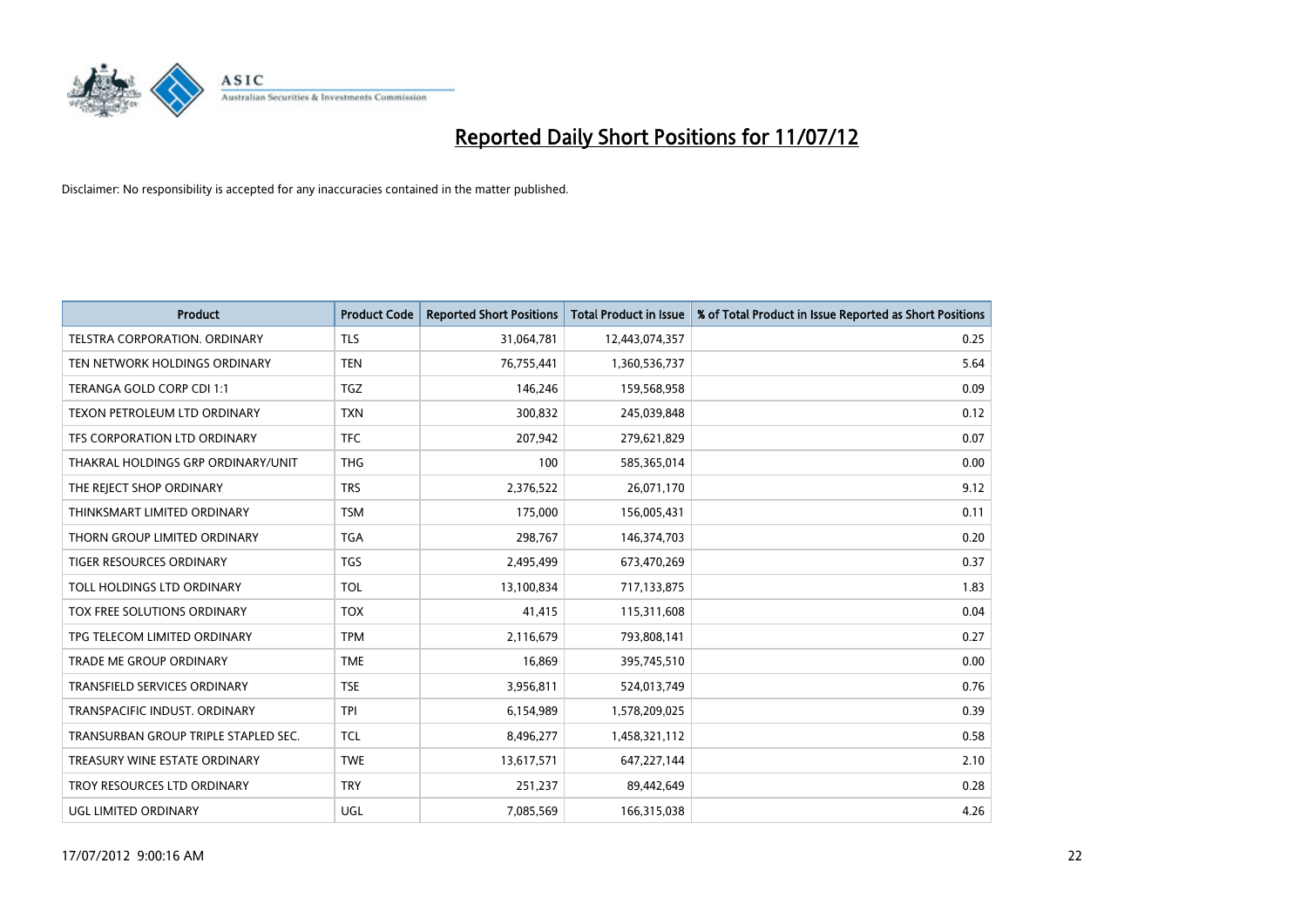

| <b>Product</b>                         | <b>Product Code</b> | <b>Reported Short Positions</b> | <b>Total Product in Issue</b> | % of Total Product in Issue Reported as Short Positions |
|----------------------------------------|---------------------|---------------------------------|-------------------------------|---------------------------------------------------------|
| UNILIFE CORPORATION CDI 6:1            | <b>UNS</b>          | 211,160                         | 256,958,538                   | 0.08                                                    |
| UXC LIMITED ORDINARY                   | <b>UXC</b>          | 86,122                          | 305,585,913                   | 0.03                                                    |
| <b>VENTURE MINERALS ORDINARY</b>       | <b>VMS</b>          | 136,226                         | 232,468,592                   | 0.06                                                    |
| VIRGIN AUS HLDG LTD ORDINARY           | <b>VAH</b>          | 23,176,850                      | 2,210,197,600                 | 1.05                                                    |
| VITERRA INC CDI 1:1                    | <b>VTA</b>          | 10                              | 68,629,939                    | 0.00                                                    |
| WAH NAM INT HLDG LTD ORDINARY          | <b>WNI</b>          | 91,872                          | 7,175,039,665                 | 0.00                                                    |
| <b>WATPAC LIMITED ORDINARY</b>         | <b>WTP</b>          | 350,178                         | 184,332,526                   | 0.19                                                    |
| <b>WDS LIMITED ORDINARY</b>            | <b>WDS</b>          | 7                               | 144,740,614                   | 0.00                                                    |
| WEBJET LIMITED ORDINARY                | <b>WEB</b>          | 208,138                         | 71,065,929                    | 0.29                                                    |
| <b>WESFARMERS LIMITED ORDINARY</b>     | <b>WES</b>          | 28,198,741                      | 1,006,508,845                 | 2.80                                                    |
| WESFARMERS LIMITED PARTIALLY PROTECTED | <b>WESN</b>         | 1,136,213                       | 150,563,317                   | 0.75                                                    |
| <b>WESTERN AREAS NL ORDINARY</b>       | <b>WSA</b>          | 7,249,940                       | 179,735,899                   | 4.03                                                    |
| WESTERN DESERT RES. ORDINARY           | <b>WDR</b>          | 515,308                         | 218,819,203                   | 0.24                                                    |
| WESTFIELD GROUP ORD/UNIT STAPLED SEC   | <b>WDC</b>          | 4,174,973                       | 2,267,603,504                 | 0.18                                                    |
| WESTFIELD RETAIL TST UNIT STAPLED      | <b>WRT</b>          | 41,075,320                      | 3,054,166,195                 | 1.34                                                    |
| WESTPAC BANKING CORP ORDINARY          | <b>WBC</b>          | 58,811,286                      | 3,079,970,408                 | 1.91                                                    |
| WHITE ENERGY COMPANY ORDINARY          | <b>WEC</b>          | 1,830,628                       | 322,974,494                   | 0.57                                                    |
| WHITEHAVEN COAL ORDINARY               | <b>WHC</b>          | 13,556,180                      | 1,013,190,387                 | 1.34                                                    |
| WIDE BAY AUST LTD ORDINARY             | <b>WBB</b>          | 10,001                          | 36,139,327                    | 0.03                                                    |
| WINDIMURRA VANADIUM ORDINARY           | <b>WVL</b>          | 163,685                         | 154,278,674                   | 0.11                                                    |